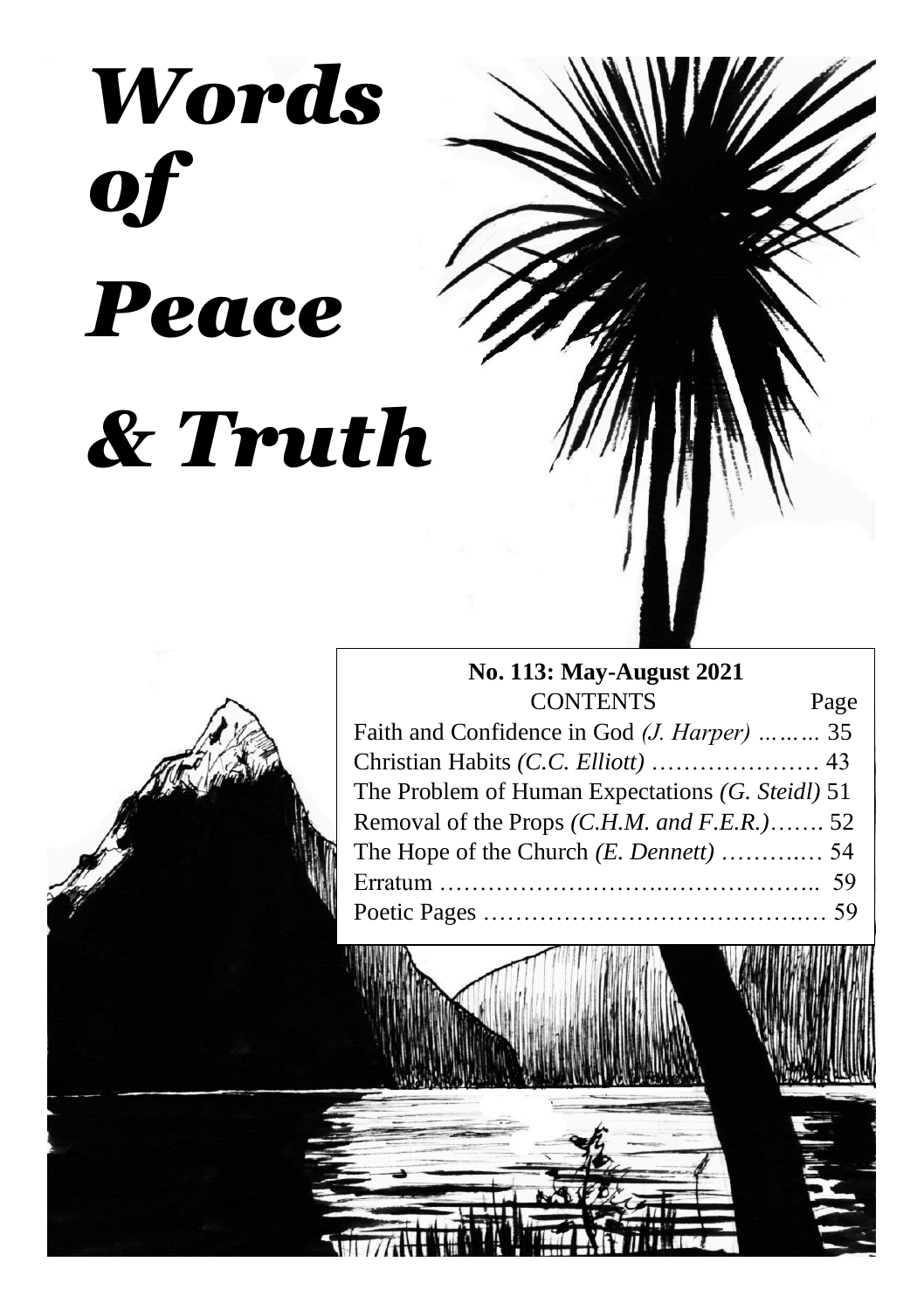## **WORDS OF PEACE & TRUTH**

*(Esther 9:30; see also Zechariah 8:19 and Jeremiah 33:6)*

## **No. 113: May – August 2021**

## **Editorial**

This editorial is being written when here in the United Kingdom there has been considerable relaxation of the restrictions imposed because of the coronavirus but of course there is no certainty about what will happen next. How good it is, however, to turn to the Holy Scriptures and find certainty there – certainty about the fulfilment of all the purposes that God had in His heart from before the foundation of the world, as Ephesians chapter 1 reminds us, and certainty too about all God's promises to us, secure in the Lord Jesus, the Son of God: "in Him is the yea, and in Him the amen, for glory to God by us" (2 Corinthians 1:20).

The article on the removal of the props (page 52), which appeared in WPT No. 62 (April-June 2006), is reproduced here with additional material in view of the days in which we are now living, marked by increasing rapidity of change, uncertainty on almost every front and the falling away of things on which we may have relied. God would use such developments to teach us not to put confidence in man but only in the Lord (Jeremiah 17:5-8). The little poem "God is Left Out" (page 59 – reprinted from WPT No. 71) reminds us of the cause of all the present troubles. People will turn to scientists, medics and others but rarely to God. Amos chapter 4 makes solemn reading in this connection.

But may we all be encouraged, "for the coming of the Lord is drawn nigh" (James 5:8) – what a wonderful prospect for all who have come to Him in repentance and faith. *G.S.B.*

*Editor: Geoffrey Bacon, 58 Byron Avenue, Coulsdon, Surrey, England. CR5 2JR Website: www.wordsofpeaceandtruth.co.uk E-Mail: g.bacon707@outlook.com Tel: 020-8660.2915*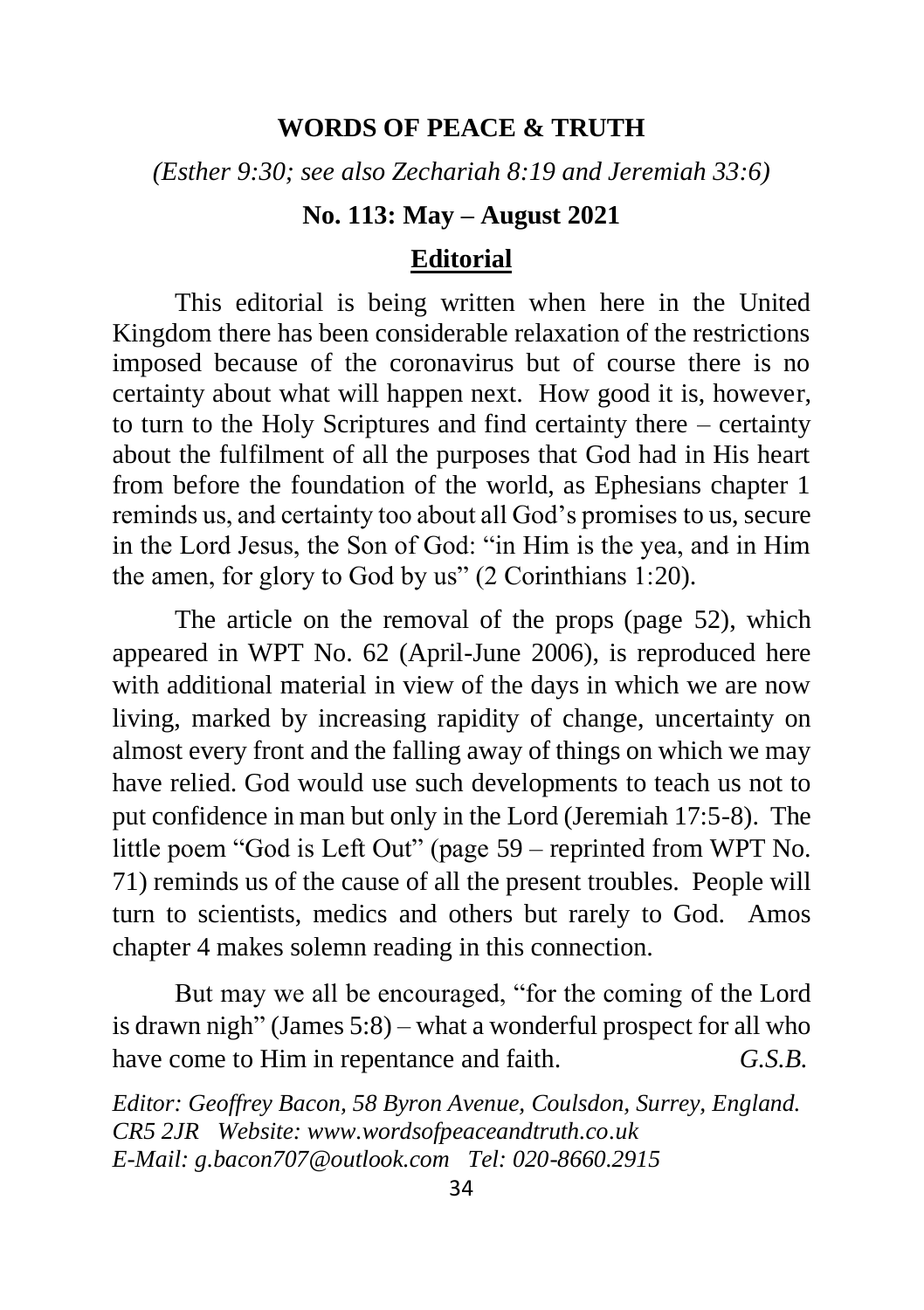### **FAITH AND CONFIDENCE IN GOD**

Acts 1:9; Job 37: 11-13; 1 Kings 18: 41-45

In reading these scriptures which speak of clouds, I have in mind that we should each and all be strengthened in our faith and in our confidence in God. The first scripture in Acts 1 speaks of the cloud which inaugurates the beginning of the faith dispensation; the second scripture, read from the book of Job, speaks of clouds as in the governmental and disciplinary ways of God with us; and thirdly in Kings we have the clouds expressive of the blessing of God as consequent upon the fervent prayer and faith of His servant Elijah.

Referring to the first scripture, it is a wonderful thing to be reminded that there were some who actually saw the Lord Jesus go up into heaven; those amongst whom He had walked and to whom He had spoken. He had been into death and risen and presented Himself living before them. What a wonderful thing it must have been to the disciples to gaze upon One living who had actually been through death and who now was going back to heaven. He had said to them in His ministry, "Ye believe in God, believe also in me" (John 14). It was a test to them as to their faith. They believed in God whom they had not seen, and now Jesus was going away to prepare a place for them, and they were to believe in Him. So in this ninth verse of Acts 1 it says, "He was taken up, they beholding him, and a cloud received him out of their sight."

I would like to encourage each one of our hearts in the fresh sense that "the Lord is near." Paul in writing to the Philippians said, "The Lord is near." He is out of sight, but He is just behind the cloud, beloved. "A cloud received him out of their sight." May the faith of all our hearts be afresh stimulated to recognise and believe that He is near although out of sight. Everything that we enjoy, we enjoy on the principle of faith. We have not seen the Lord actually, but we have the testimony of those who have. "He was seen of Cephas, then of the twelve; after that, He was seen of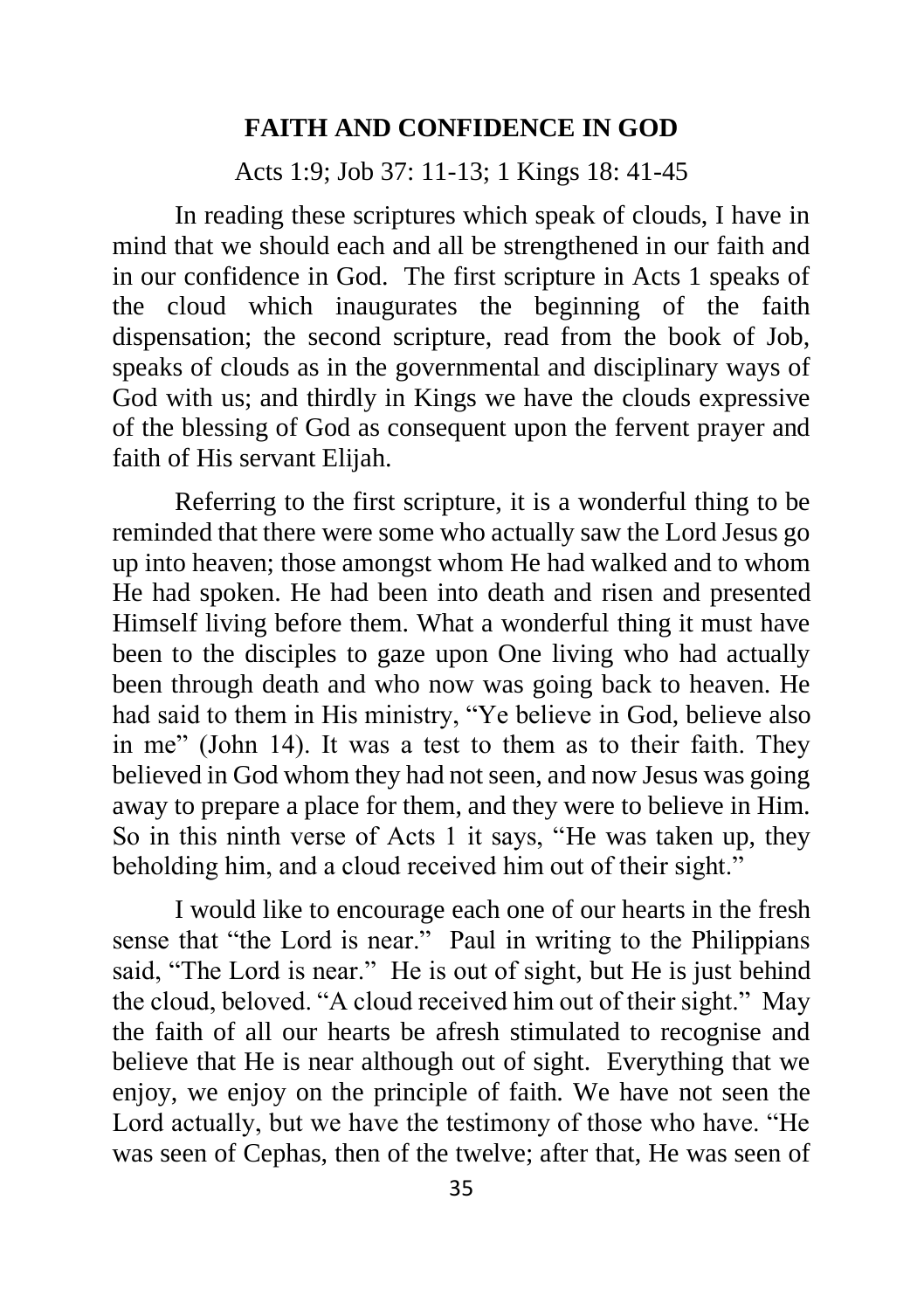above five hundred brethren.at once, of whom the greater part remain" (1 Corinthians 15). This is ample evidence that He is alive and gone back to heaven. But *we* have not seen Him, as Peter says, "whom having not seen [we] love" (1 Peter 1:8) but He is just on the other side of the clouds, so to speak; He is near.

What we believe, then, we believe on the principle of faith. This is "God's dispensation, which is in faith" (1 Timothy 1:4, Darby Translation). Ofttimes our faith is small and this is proved by the small measure of enjoyment of the things we say we believe. All that is presented to us on the principle of *faith* in the Epistle to the Romans – remission of sins, justification, peace with God, deliverance and salvation – can only be truly enjoyed in the power of the Holy Spirit. We know that they are embodied in the Person who is out of sight but living, and He is not far away but near. I feel that if we understood how near He is to us, we should have greater entrance, in spiritual enjoyment, into the vast realm that is presented to us on the principle of faith. God would have us all enjoy these things in the power of the Holy Spirit.

Now a word on the scripture in Job. God's disciplinary ways with His people are very searching, but He moves in infinite wisdom to bring us into the practical enjoyment of His holiness. The question is raised in Job, "Dost thou know the balancings of the clouds?" (Job 37:16). I am afraid many of us will have to say that we do not understand the balancings of the clouds although we know they are balanced in perfect wisdom by God. Every cloud that comes upon us, whether individually or on companies of Christians, or the whole church of God universally; all the clouds are perfectly balanced. What is said is, that "with plentiful moisture He loadeth the thick clouds" (verse 11). "They are turned every way by His guidance, that they may do whatsoever He cornmandeth them upon the face of the circuit of the earth." Some seem to think that in experience they have been tested more perhaps than others. Some of us perhaps think the load we have to take up is heavier than that of others, but the encouraging thing to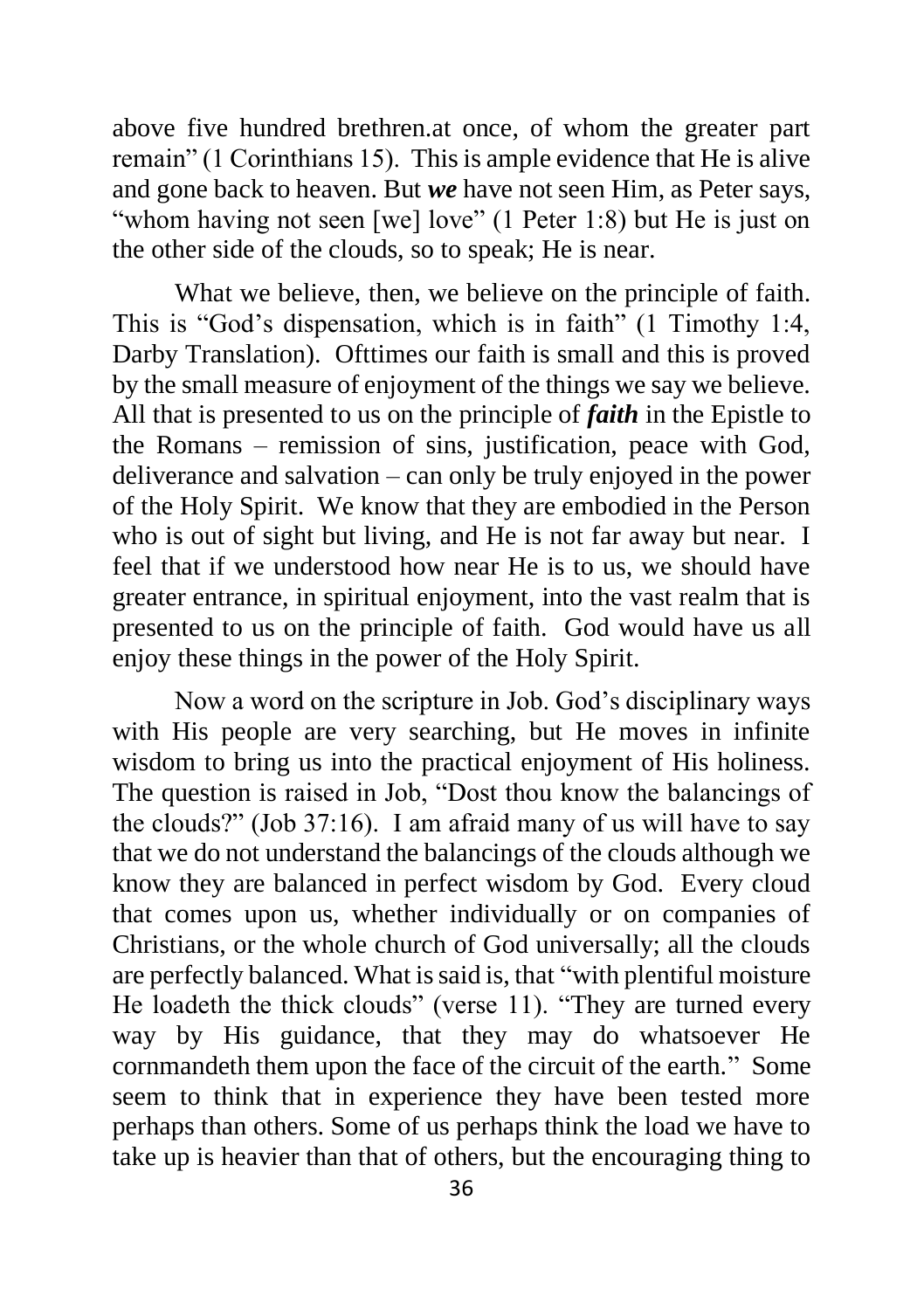one's heart is that the clouds are perfectly balanced by God, and that they move by His guidance through the circuit of the earth. The Scripture says, "whether he cause it to come as a rod, or for his land, or in mercy" (verse 13). It helps us to see that God may have it in mind to direct the clouds for correction; this is what the rod means; or for the good and prosperity of His inheritance, this is for His land; or it may be in pure mercy. The psalmist says, "Goodness and mercy shall follow me all the days of my life; and I will dwell in the house of the Lord for ever."

In connection with the direction of the clouds as a rod, I would like all our hearts to be challenged as to the need of correction on account of our failure. Individually we have each to be corrected. David was a choice man. He had beautiful features that God took account of. He was a man of outstanding personal excellence and yet the element of pride showed itself one day when he sent forth Joab to number the people. You say, 'Well, there was not very much in that' but the truth of it was that there was the element of pride and God had to correct it.

Oh, how prone we are to make room for pride, and there is not any one of us that has anything to be proud of. If we have anything in connection with divine things, we have only got that which we have received. David sent to number the people, and God seeing beneath the surface saw the pride in his heart and in effect said to the prophet Gad, 'I am going to send the rod, the thick cloud, and David can choose whether he will have three years of famine, or three months to be chased before his enemies, or three days of pestilence.' But David would leave the matter entirely with God. and that is a very great thing, not to presume to choose how we would like to be disciplined, not to say whether we would like it to be long or short, but to leave it with God, for these thick clouds are turned by His guidance.

When that thick cloud came across David's path he saw seventy thousand of the people of God stricken, and it touched him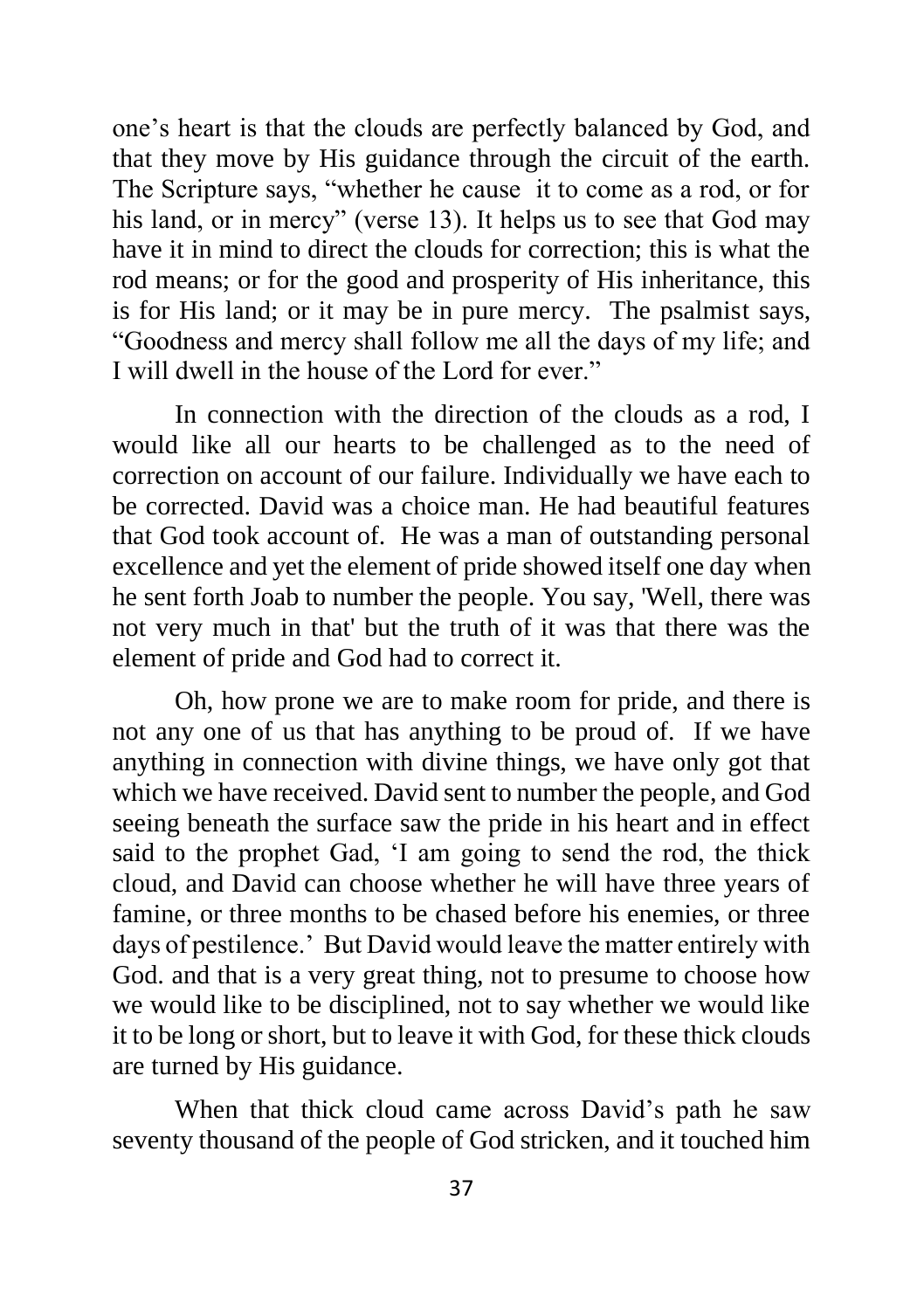to the quick. Do we like to see others go down? David says to God: "It is I that have sinned and done evil; but these sheep, what have they done? Let thy hand I pray thee, Jehovah my God, be on me" (1 Chronicles 21:17). Ah, his shepherd heart comes out beautifully at that time, and God says: "It is enough" (2 Samuel 24:16) and the thick cloud breaks in plentiful moisture. David's heart shows itself, and in 1 Chronicles 22 the outcome of the plentiful moisture in that thick cloud eventuated in the threshing floor of Ornan. The house exceeding great in fame and in beauty comes before David's mind; He provides abundantly for it. Where did he get all that substance? He got it as the outcome of his exercise as facing the black clouds that God had directed across his path. He says: "In my affliction I have prepared for the house of Jehovah a hundred thousand talents of gold, and a thousand thousand talents of silver; and of brass and iron without weight" (1 Chronicles 22:14). In his *affliction* he had provided that. He had been through things with God and had prospered. In 1 Chronicles 29 he says, "I have prepared according to all my *power* ... gold for things of gold, and silver for things of silver, and brass for things of brass …" but he also says, "in my *affection* for the house of my God I have given of my own property of gold and of silver … of the gold of Opbir and … of refined silver." "No chastening at the time seems to be matter of joy, but of grief; but afterwards yields the peaceful fruit of righteousness to those exercised by it (Hebrews 12:11). Thus our personal spiritual property increases, and there is ultimately a yield for our God.

Now in the assembly of God at Corinth, there were those who were going on with sin. God could not tolerate that. God knows where there is evil in a place and He can direct the thick cloud. They are directed every way by His guidance throughout the circuit of the earth. The apostle Paul said to the Corinthians, "For this cause many are weak and sickly among you, and many sleep" (1 Corinthians 11:30). Yet that thick cloud had its plentiful moisture with it, and when there had been a cleansing by discipline, the plentiful moisture comes into evidence. In the second epistle we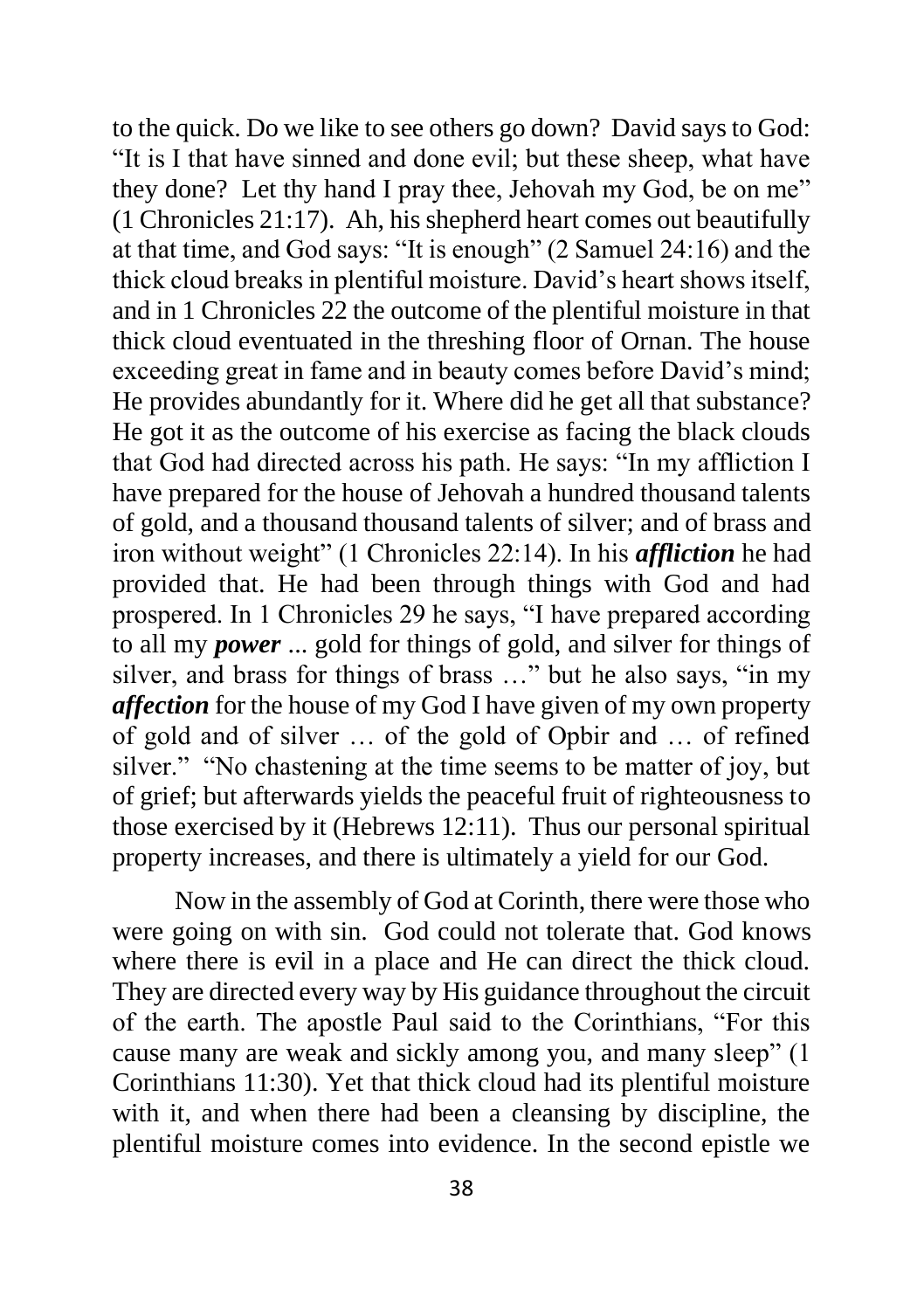have the rich ministry coming in  $-$  the ministry of the new covenant, reconciliation, and new creation, and a reminder of the unspeakable free gift of our God.

But then all discipline is not corrective. Job says, "or for his land." I love that. Think of the beginning of the assembly's history upon earth, as seen in Acts; the disciples of Christ were going on happily together, and if there is one thing that Satan does not like, it is to see the people of God going forward enjoying spiritual things together, the deep things of God. Satan is set for the destruction of conditions where such things can be enjoyed. Stephen was a man who was full of the Holy Spirit, enjoying the substance of what was in heaven to the full. He was persecuted to death, and it says, "On that day there arose a great persecution against the assembly" (Acts 8:1). It was the thick black cloud that many could not understand. Why should the saints of God be persecuted and fall under the hands of Saul of Tarsus? It was this man that God was after and also an increased yield from His people, and so we read in Acts 9:31 that "the assemblies … had peace, being edified and walking in the fear of the Lord, and were increased through the comfort of the Holy Ghost." What a choice expression that is – "increased through the comfort of the Holy Ghost<sup>"</sup>

We sometimes overlook the fact that there is a divine Person here upon earth, One Who, the Lord says, will abide with you for ever. He is the Comforter; and He takes the precious things of Christ and shows them to us. The thick clouds of persecution may be round about us; many are feeling it in a special way. Why is it? It is for His land. Many of us feel it when our brethren are moved from their places. Many are taken from their homes, too. You say, 'Well, it is subjection to the authorities.' Well, it is like that, but it is a scattering of God's people. But this cloud is laden with plentiful moisture and God has in mind an increased fruitfulness from His land. Can we not see the early developments already? It was a terribly thick cloud when Herod had the apostle James's head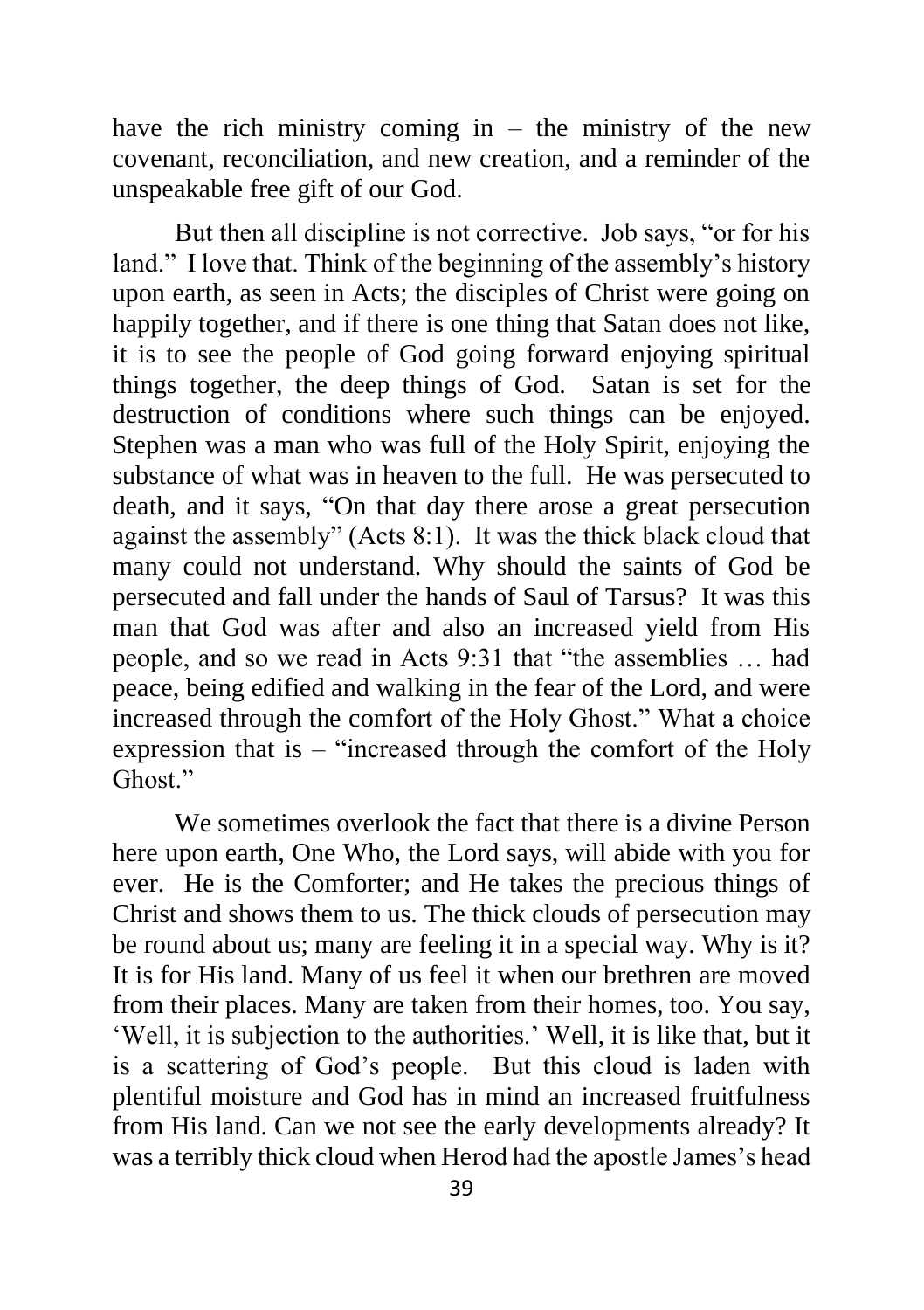cut off with the sword, a terribly thick cloud when Peter was taken and delivered to four quarternions of soldiers. But it was all in view of the comfort of the Holy Spirit coming in, and the Word of God *growing.* We read, "The word of God grew and spread itself" (Acts 12:24).

Then the cloud may be directed in *mercy*. There are many saints of God faced with thick clouds which they cannot understand. It may be they are on a bed of sickness, many others have lost a loved one. Are we prepared to leave it entirely with God? If we do, it will break with plentiful moisture, and help us in the knowledge of God, and what He is doing. Who can tell of the immensity of the value of the prayers of those who accept unquestionably these thick clouds? Think of the quality of the prayers that have gone up to God, and God has honoured them with plentiful moisture. The husbandman is never nearer the vine than when he is pruning it, but the end in view is more fruit, as one sufferer said: "When my pain is most severe, I taste the Father's love." Moreover, in all the upheavals that go on in the world, terrible warfare and the like *[this message was given in 1942 – Ed.]*, there is going to be a yield to God from it. This thick black cloud is laden with plentiful moisture, and there will be an increase. If the thick cloud is directed by His guidance, let us exercise wisdom in our speech as to how long the trial will last; it rests with God, and He is procuring an increased yield from His inheritance in His people. Is it in mercy that God is thus detaching us from settling down here in a world that is marked by violence and corruption, and has cast out our Lord Jesus as worthless? Let us not be discouraged; there is the mercy of God in it.

And now we come to the last scripture, 1 Kings 18. The days were dark, apostasy bad set in amongst the people of God. Elijah thought he was the only one left, but God had seven thousand who had not bowed the knee to Baal. It is said of one man that he cared

\**This message was given during the Second World War – Editor.*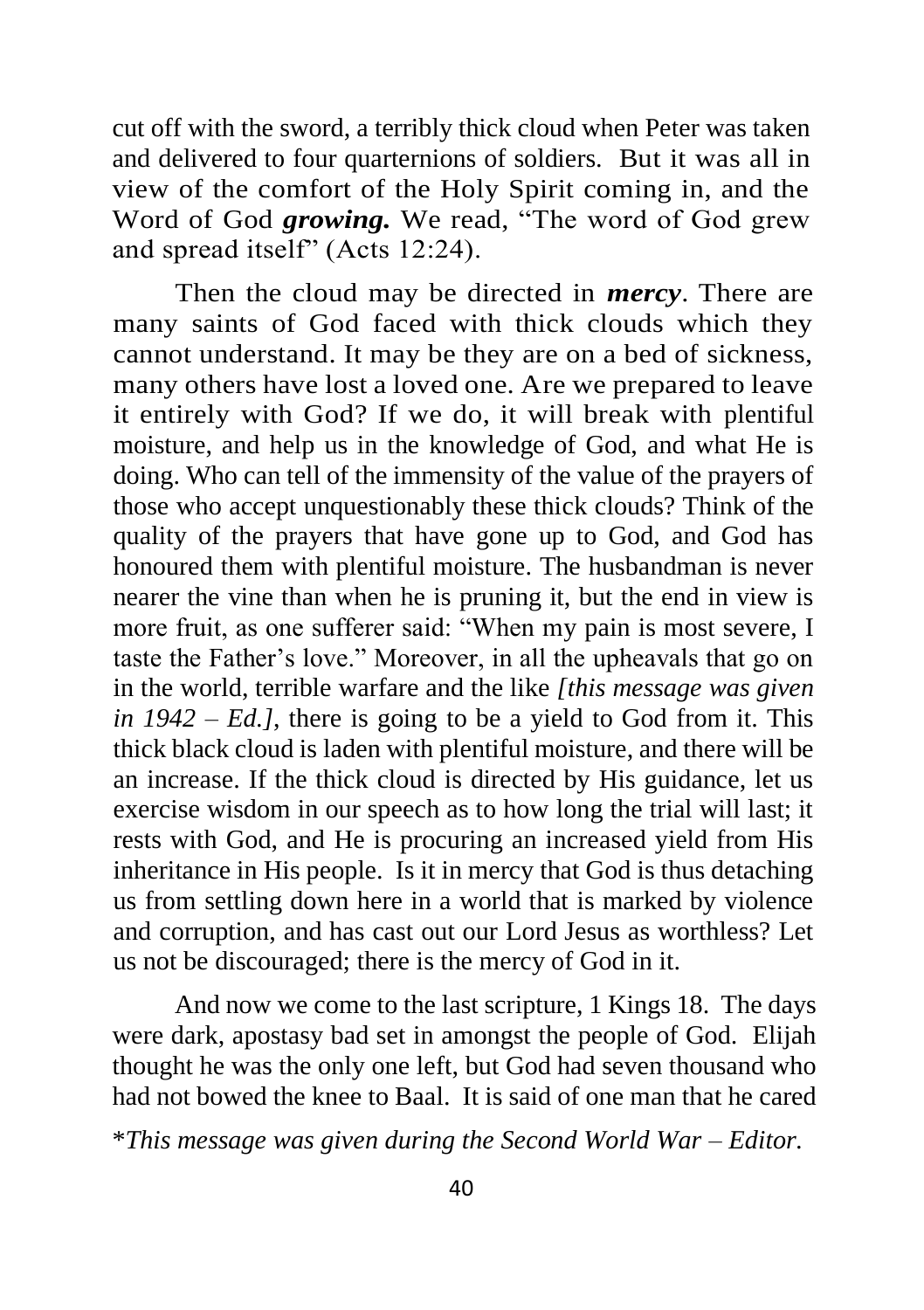for a hundred of God's people and had hidden them in a cave and maintained them with bread and water. How many do we care for? Obadiah was a very inconspicuous man, and he had not made a great show but there was one commendable thing about Obadiah in that he cared for the people of God. Things were very dark indeed. Evil was current amongst the people of God. Is there one man who can approach God about this matter with right feeling? There are many difficulties among the people of God that are not solved, because there have not been the right feelings and fervency in prayer Godward. The apostle James tells us of the immense value of prayer. He says, "The effectual fervent prayer of a righteous man avails much" (James 5:16). We have heard it ofttimes, but do we really believe it? Elijah was a man like we are and he prayed, and what happened? God shut the heavens. He prayed again, and what happened? God opened the heavens. Are we feeling things with God? Can we pray like Elijah? He said to his servant, "Go up now, look toward the sea. And he went up and looked, and said, 'There is nothing.'" Now Elijah did not give up because there was nothing. He said, "Go again seven times." This is the test for faith. He went seven times and he said the seventh time, "There is a cloud, small as a man's hand." Not very big for those who have had an exercise, those who have been fervent in prayer, those who have been waiting for a long time; but they are helped when they see this cloud the size of a man's hand. It is an indication that God is going to answer, and it is the size of a man's hand.

It is a most comforting thing to see the hand of the Lord in a matter, for everything He does is with feeling; the cloud is the size of a man's hand. He delights to help His own out of their difficulties. Sometimes we speak as though the Lord does not care for us, as the disciples on the lake, "Carest thou not?" Difficulties go on month after month, but when we see this cloud the size of a man's hand, we know that the Lord is coming in. That cloud soon develops into a thick black cloud, plentifully laden with moisture,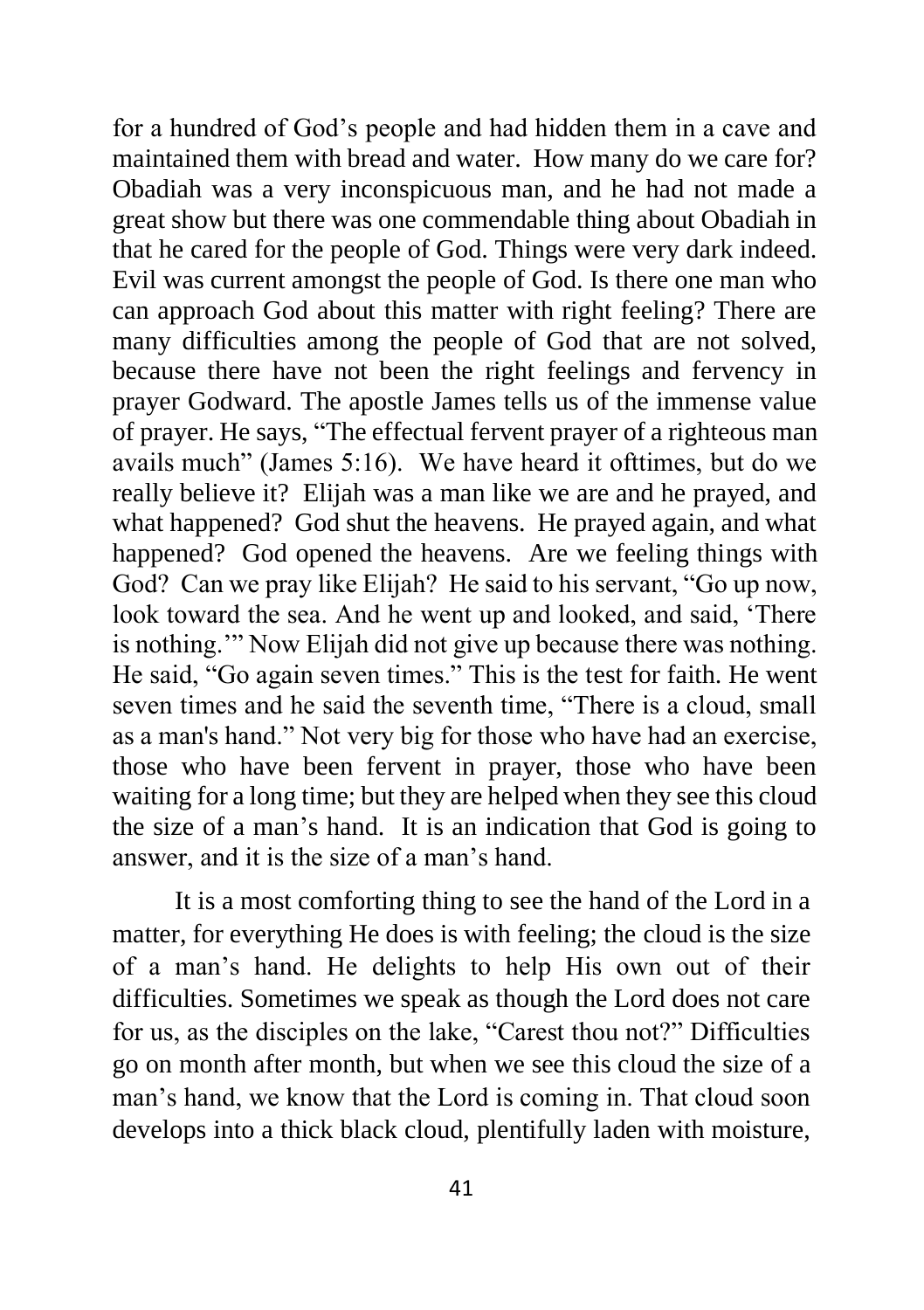and what is the result? God's inheritance is covered with blessing, there is a yield for God. It is a magnificent thing. What a need for prayer there is. God will direct the cloud in His own time, but it is the cloud of blessing in answer to the prayer of faith. Can we sustain prayer with God long enough? I think sometimes we give up after looking for an answer the fifth time or the sixth time, but it is only at the seventh time that the cloud the size of a man's hand is seen.

So let us not give up, beloved, if there is any difficulty at all we are faced with, or any sorrow pressing upon our spirits, but let us bear in mind the ultimate enrichment of the inheritance which God has in His saints. Let us pray about it, let us be fervent, let us be effectual and do not let us give up, even if we have seen nothing yet in the way of an answer. Some of us have experienced what it is to see the cloud the size of a man's hand; and those who have seen and experienced it know what it is, and there is the tender touch of a man's hand in it. It calls for a good deal of faith in God when we see trouble and experience sorrow week in and week out, month in and month out, year in and year out. But Elijah had it and prayed, and God answered him. He is given to us as an example to follow, so that our faith should be on the increase and our prayer more fervent and effectual.

In closing I would refer to 1 Thessalonians 4 :17. Surely these are clouds of glory, when every thick dark cloud will be gone for ever. We with all the saints shall meet the Lord in the air, and so shall we ever be with the Lord. We shall then gaze adoringly on our Lord Jesus Christ face to face. What a moment that will be for our hearts when, without a cloud, we shall see Him – and faith gives place eternally to sight.

*Josiah Harper. Lancaster, 26th December, 1942.*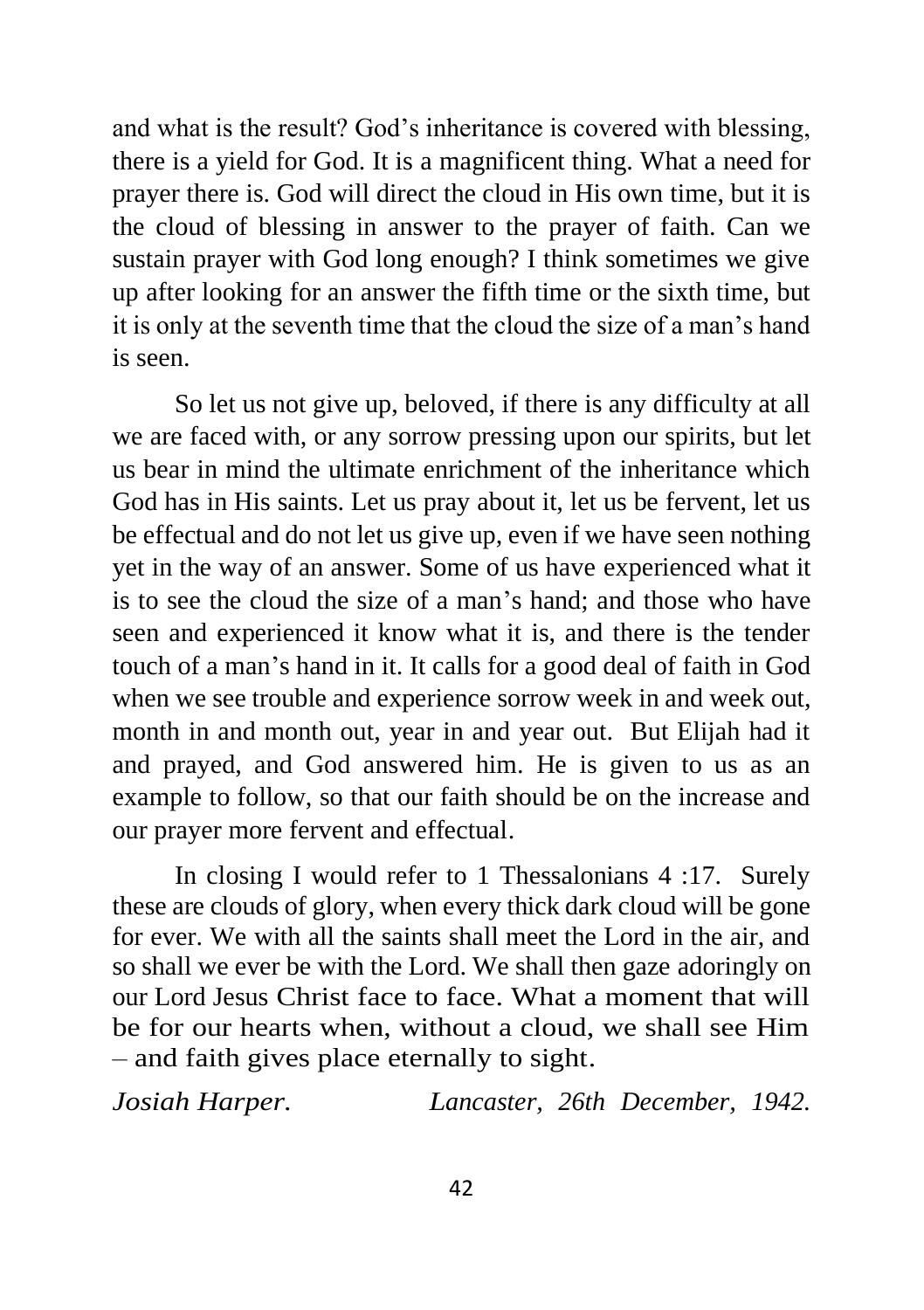### **CHRISTIAN HABITS**

Psalm 119:15, 62; Colossians 3:13, 16, Malachi 3:16, 17

There are four Christian habits, if I may use the expression, that I want to bring before you – the habit of meditation, the habit of prayer, the habit of Christian intercourse or conversation, and, finally, the habit of praise. These are the four things about which I want to say a few words of a practical character. None of these things should be spasmodic with Christians; they should be habitual. It is God's desire to see the life of Jesus coming out in us, and the characteristics of that life. All these four things were found in the life of Jesus, and should therefore come out in us: "Always bearing about in the body the dying of Jesus, that the life also of Jesus may be manifested in our body" (2 Corinthians 4:10). They are habits which are not confined to Christianity, though they come out, of course, in a very much fuller and more intimate way in accordance with the revelation that has been made known to us in Christianity; bur these are habits seen in men of faith from the beginning.

The first thing, therefore, I would press upon your attention, is the importance of the habit of meditation. It is a habit that is easily neglected. Modern days are so full of bustle and business that we do not acquire and continue in this habit, and there is a danger of our becoming very shallow and superficial in our knowledge of God. If I could encourage anyone to spend more time in meditation, I should feel my words had not been in vain.

In Psalm 119 you will find the Psalmist says that he will meditate on God's precepts, on His statutes, on His law and on His testimonies; he tells us he does meditate on them; or, he gives himself over to the meditation of them; seven times over it is referred to in the Psalm, showing, I think, the perfection of that form of exercise. It came out in the Lord Jesus and should characterise all of us. Various expressions are used. In verse 148 he says he anticipates "the night watches," and in another, that he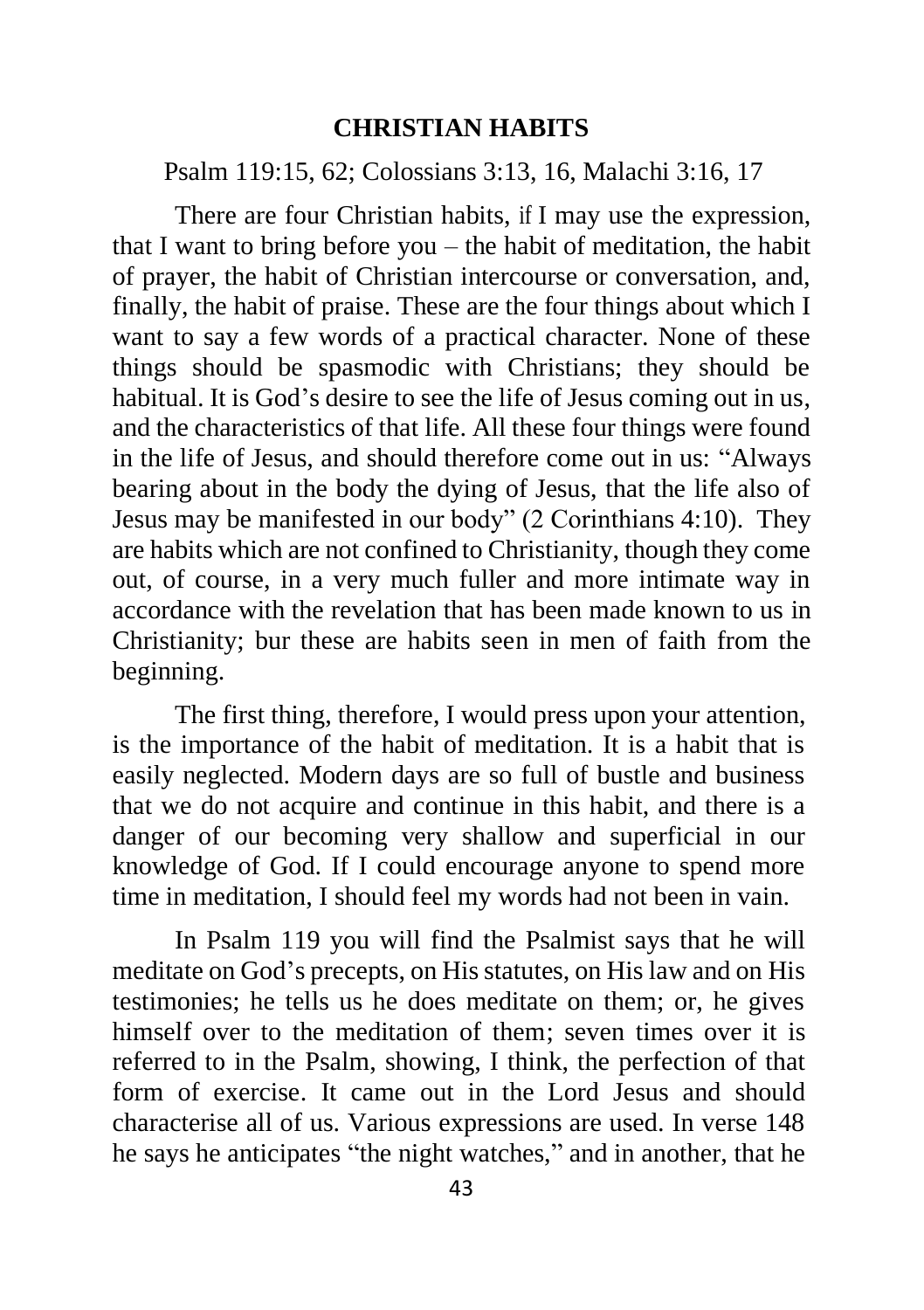meditates on His law "all the day." So that it is evidently a firmly established occupation of his soul; his mind isset upon it. And that is the way we really get our strength. Seven times it is mentioned in the Psalm that the speaker would meditate on God's words; but you will find also that it says in verse 27, "I will meditate upon thy wondrous works" *(Darby Translation and others)*, so that whether it be on His word or His work, meditation is the thing, the habit of being before God, not only in public, but also in private. We can pray in public, but meditation is largely connected with private exercise. Isaac, you will remember, "went out to meditate in the field at the eventide," Gen. 24:63. We get the thing set forth in the Scriptures; it implies power of spiritual concentration – a power greatly to be desired, and one which can be cultivated.

In the epistle to the Colossians we are exhorted to set our minds on things above; chap. 3:2. It implies that our thoughts are to be concentrated on "things above." Then in regard to moral things, the apostle says in Philippians 4:8: "Whatsoever things are true, whatsoever things are honest, whatsoever things are just, whatsoever things are pure, whatsoever things are lovely, whatsoever things are of good report; if there be any virtue; and if there be any praise, think on these things." Instead of our thoughts wandering about all over the world, instead of our minds being occupied in the sphere of human thought, how blessed it is, in the presence of God, to sit and meditate upon His words – what He says; for how can we possibly understand their meaning if we do not meditate upon them and on His works. We can meditate on God's works in creation, and even more on His works in redemption; we can meditate on what God has done for us. That is a habit I desire to bring before you very earnestly, that we may encourage it, so that it may become established with us – a habit by use, so that we may be firmly fixed in the truth. There is another very remarkable verse in Psalm 119 *(v. 164)*; it says "Seven times a day do I praise thee because of thy righteous judgments." He is so impressed with the statutes and the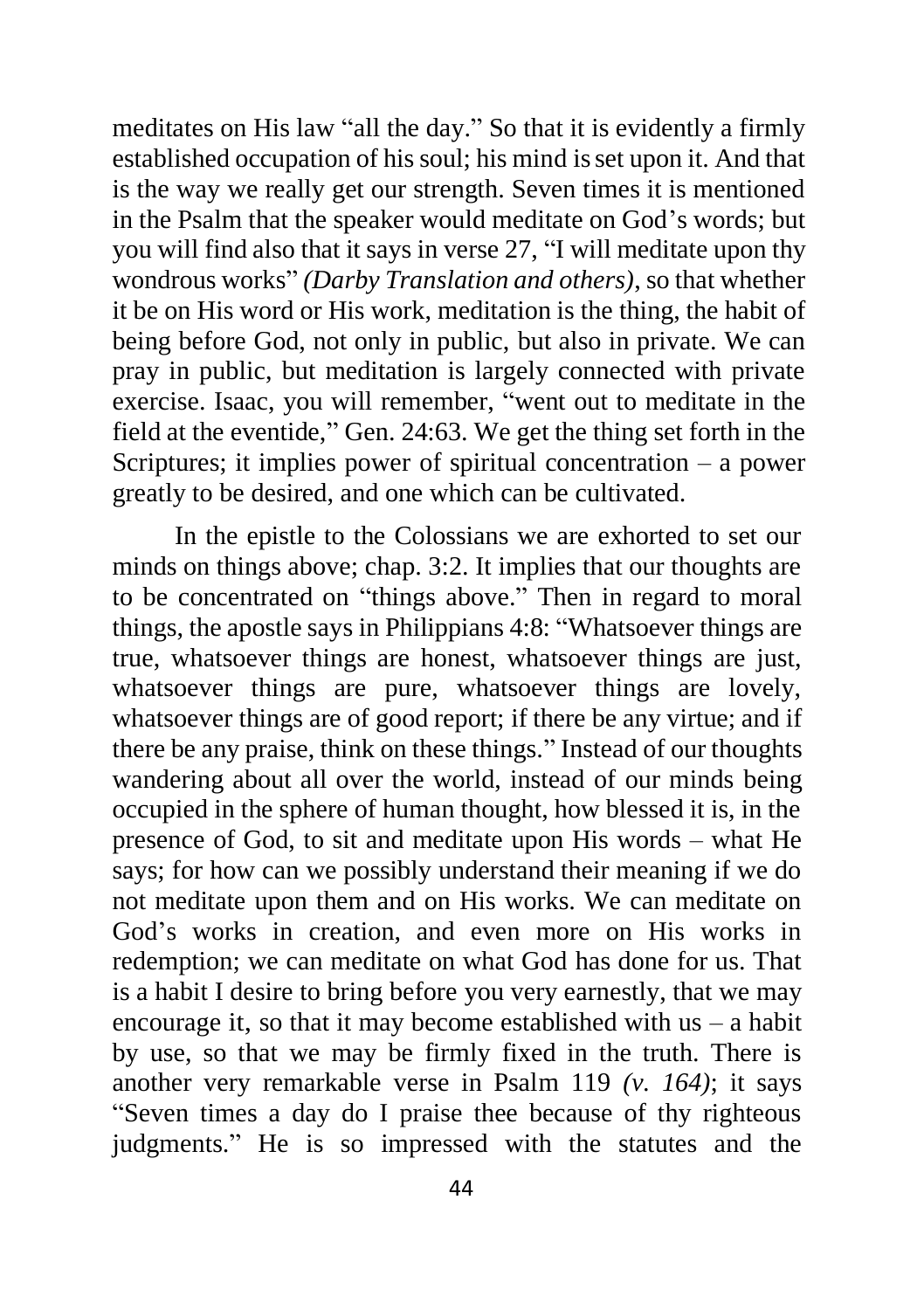testimonies of God that he praises God seven times a day!

Now we, as Christians have a wonderful object of contemplation. We are constantly reminded of it in the New Testament. In the epistle to the Hebrews, for instance, the apostle says several times over, "Consider." "Consider the Apostle and High Priest of our profession," (chap. 3:1); "Consider how great this man was," (chap. 7:4); "Consider him that endured such contradiction of sinners against himself," (chap. 12:3). These and other scriptures imply a settled habit of thought. John says, "Behold the Lamb of God!" (John 1:29); and "we contemplated his glory," (v.14). And again the apostle Paul says, "we all … beholding … the glory of the Lord, are changed into the same image from glory to glory," 2 Cor. 3:18. That does not mean a passing thought, it implies real, spiritual concentration on what is before us. It is not the mind taken up with argumentative, logical considerations, but the mind and heart wholly engrossed with the object before it – the Person of Christ, His words and works; with things above; with what is honest and of good report, true and virtuous; so that the soul is filled with what is good and pure, with what is lovely and of God. It is in that way that a healthy spiritual constitution is built up because the mind is filled with Christ, with what is positive.

Now this leads in an increased degree to the second habit of soul which I wish to speak about, that is, the habit of prayer; because as we get into the presence of God we feel the need of prayer if there is to be power for meditation, for we are but creatures, and so we turn to God, not only in regard of meditation, but in regard of everything.

Now I would like to draw attention to the importance, as regards our private prayers as well as our public prayers, of how we begin and how we leave off. If you knew what I said to God you would know me pretty well, and if I knew what you said to God every day – every hour it may be  $-$  I should know you very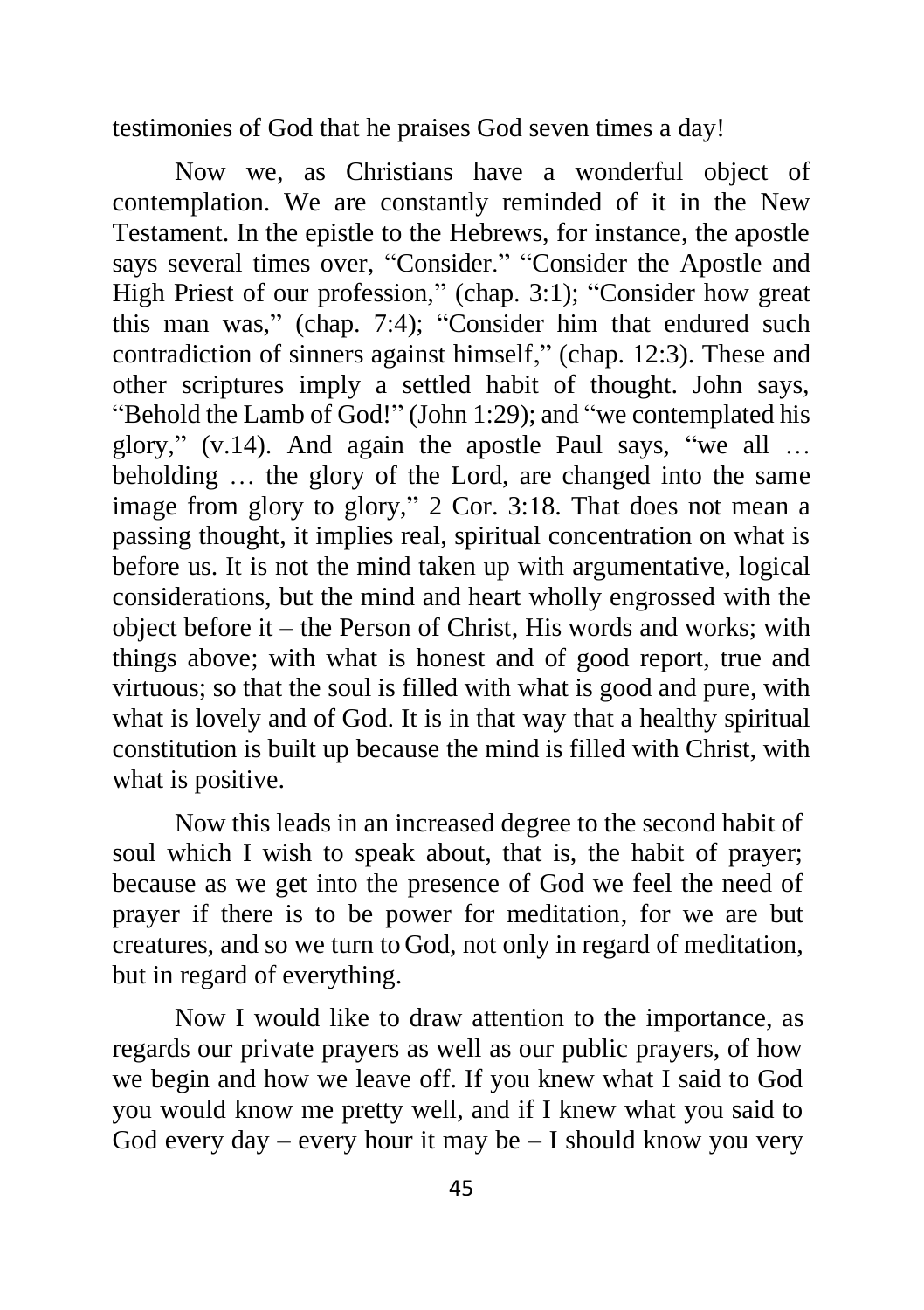well; better than in any other way. Public prayers disclose what a man is: for instance, if his prayers have a universal bearing they show where his thoughts and interests are. You remember how the Pharisee stood and prayed with himself; his prayer disclosed just what he was. If you had heard that prayer you would have said, "he is a self-righteous man; that is what he is." So our prayers express what we are. You are yourself with God, you are not artificial.

Now the Lord in the model He gives us begins with the Father's interest: "Hallowed be thy name." That is the first thought. The Father's name is to be sanctified; there is a great sense of what God is, a great sense of divine Persons, and we desire the Father's name to be hallowed, and then all His interests come before us. "Thy kingdom come. Thy will be done in earth as it is in heaven." I do not say we should necessarily pray those words, I am only saying that is the manner of prayer the Lord teaches. "Thy will be done." Then we can go on to our needs, "Give us this day our daily bread." A praying man who is with God begins with God and His interests, not with his own needs. I am not trying to lay down the law for you, because I know that when we are in trouble we cry to God about our trouble first; but I am speaking of our ordinary prayers; that there should be first the blessed sense of what God is, and of His interests, and then our interests come in. As we grow in the knowledge of our God our own needs here fall into insignificance. There are times when we are in great trouble, and we can indeed address God at any time, but I am speaking of our set prayers, the prayers which we pray to God on set occasions. I am not telling you how many times you should pray, but I know Christians have felt in all ages how necessary it is to pray t:o God often. "Pray without ceasing," says the apostle (1 Thess. 5:17). The Lord Himself could continue all night in prayer, as the dependent Man here; in prayer, as in all things, having the pre-eminence. So you will find when God addresses you and you meditate upon His word, the next thing is, instinctively, that you tum to God in prayer,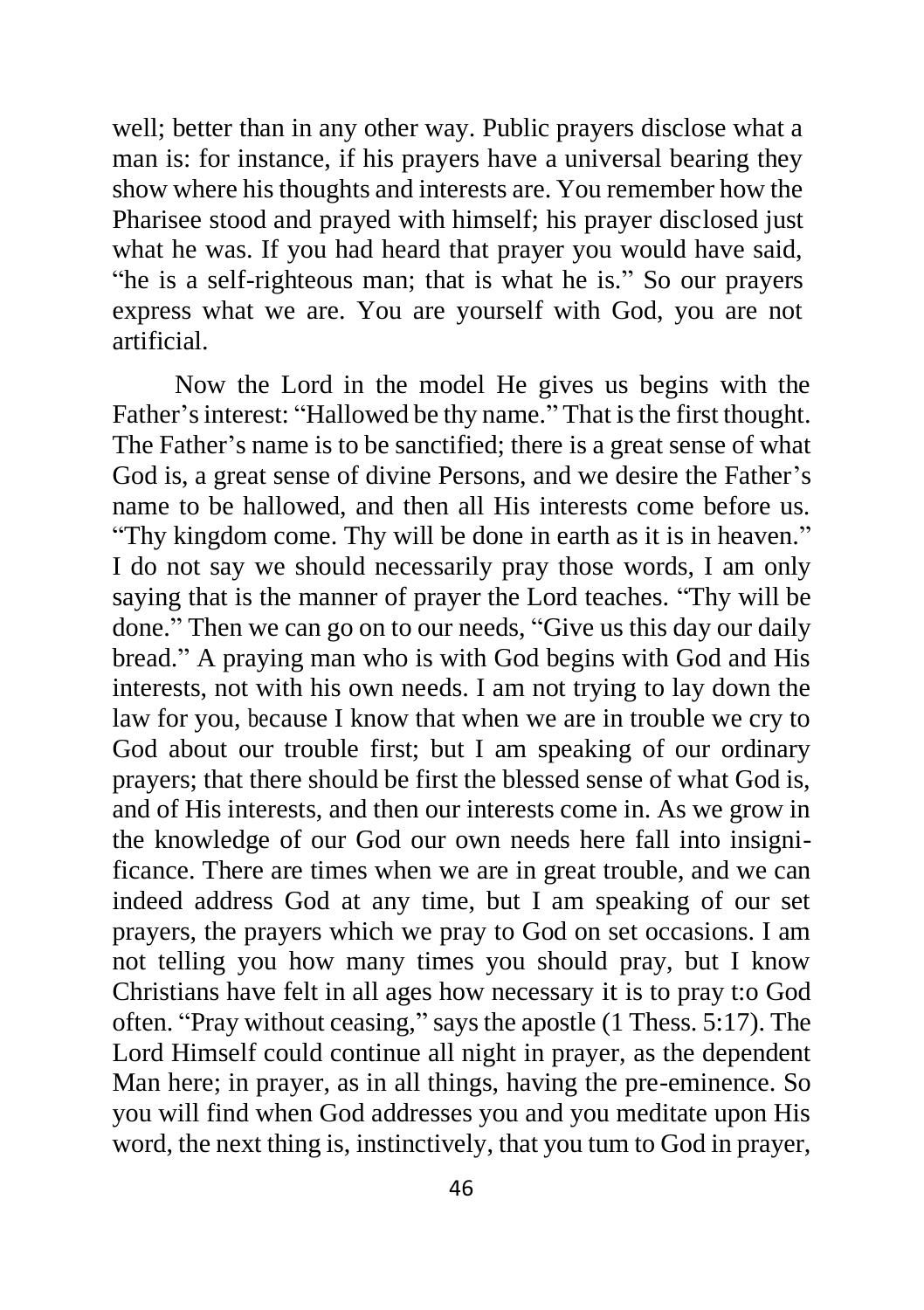and as you get further light to meditate upon, so prayer increases.

Now in regard to the third subject, that is, holy conversation, you will find this also mentioned in Colossians. It is interesting to see these points coming out in Colossians, as the outcome of Christian life. Meditation – setting your mind on things above; prayer – "persevere in prayer," (chap. 4:2), bringing it very definitely before us. Then again, the apostle says, "Let the word of the Christ dwell in you richly, in all wisdom, teaching and admonishing one another, in psalms, hymns, spiritual songs, singing with grace in your hearts to God." Malachi says, "Then they that feared the Lord spoke often one to another." That is a very important and helpful Christian habit – the habit of those that feared the Lord. You may be sure that they spoke of what pertained to the Lord's interests. So that there is not only personal meditation and personal prayer, but how much help we can get from conversation with each other – holy conversation. I am not speaking of conversation in the sense of manner of life, but in the sense of speaking verbally to one another, and we get great help thus. How often we get help in our places of business through meeting a Christian; we may be working with worldly people and we meet a brother and say a few words about the Lord. Or at other times we are engaged in holy conversation, speaking to one another about the Lord's interests, and we get encouraged and cheered, and helped. The Lord Himself did not lead a solitary life in one sense; that is to say, He did not live the life of a hermit but He gathered round Himself those to whom He refers as the saints, the excellent in the earth, in whom was all His delight; Psalm 16:3. He found them often of little understanding; still he spoke with them, and they went wherever He went. It must have been a very remarkable sight  $-$  I daresay you have often thought of it  $-$  to see the Lord passing through Palestine on foot, accompanied by a number of people. There were the twelve and there were the women who ministered to Him of their substance, quite a distinct gathering of people, and the Lord went with them and spoke to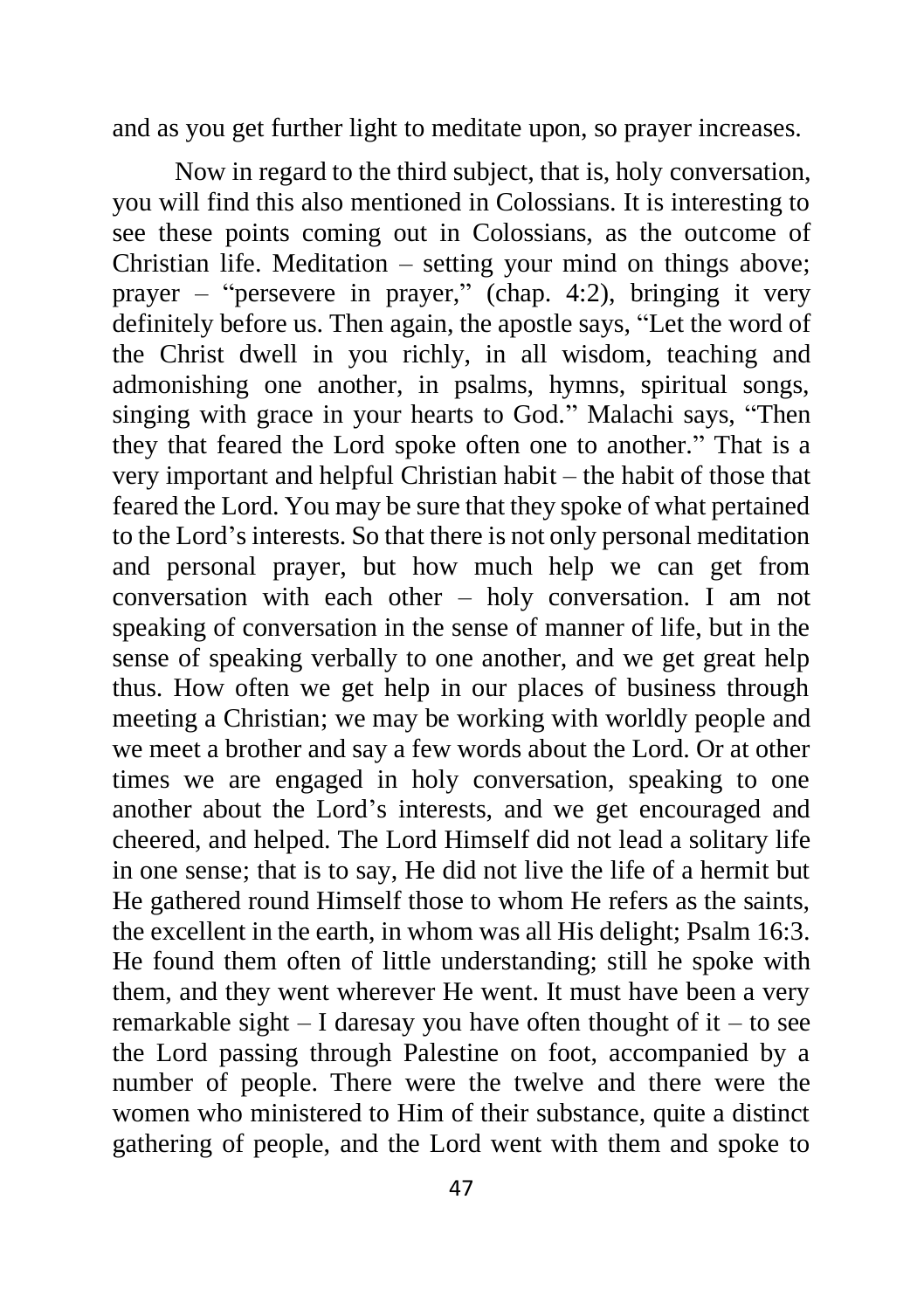them. He was a great Teacher; still He spoke with them; they were His; He loved them despite their faults, despite their bluntness and their stupidity. I find it difficult to think of anything more wonderful than the Son of God, the Lord of Glory, leaving the angelic hosts of heaven and being found down here, passing His life in obscurity with a few humble folk; going about with the fulness of divine love in His heart, and conversing with them on such wonderful, intimate terms.

Is it not a wonderful thought that He, the Lord of glory, One of the three Persons of the Godhead, should come down here and go about with these humble men and women, receiving of their sustenance, taking what they had to give Him, accepting even a garment woven from the top throughout from them, when, had He asserted His rights, He could have commanded legions of angels! But He accepts this lowly place and engages with His disciples in holy conversations, of many of which we have the record; He instructs them, He hears and He answers their questions – some of them, no doubt, we should think unintelligent. But there He was treading this lowly path and engaging in pure, wonderful conversation! You remember on one occasion how their hearts burned within them as He talked with them by the way and while He opened to them the Scriptures; Luke 24:32. He was heavenly in His thoughts, heavenly in His character, and heavenly in His conversation. That is an important habit for us. I find myself deficient in it; that is one of the reasons why I am speaking of it; I find myself deficient in this habit of engaging in holy conversation about the things of God. Perhaps you say you find it difficult to speak to others about the Lord's things; well, I would say, break the ice and begin, because the habit formed grows, and it becomes easier as you go on.

Now, in addition to these three things, there is the habit of praise. And it is very interesting to see that all these other things culminate in praise. You find throughout the five books of Psalms that whatever the experience in the several books may be and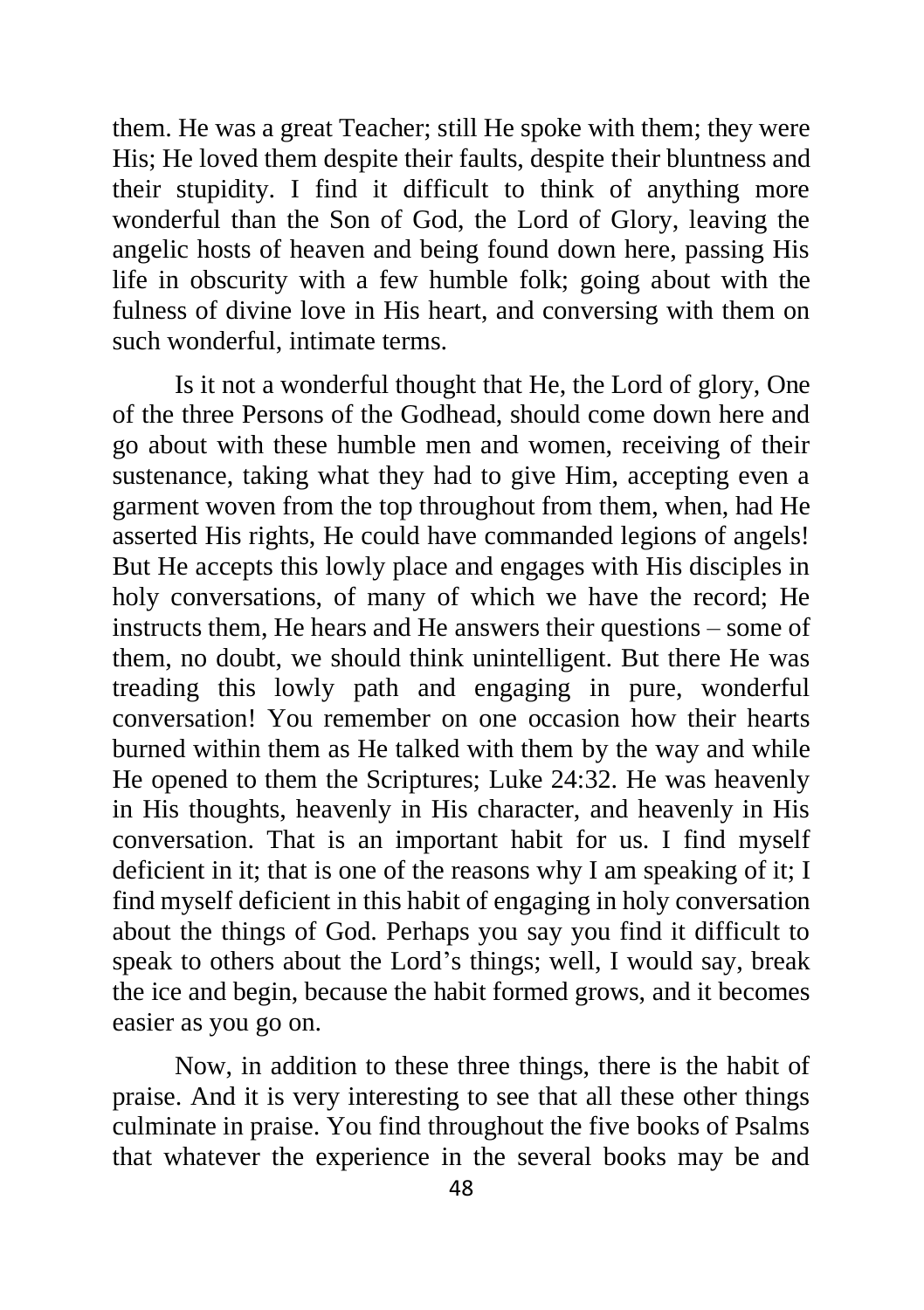however varied they may be, at the end of each there is an ascription of praise to God. At the end of the last book you will find half a dozen psalms which conclude the series, which end, not only the last book, but the whole of the five books; they are the culmination of God's ways as experienced by the writers, prophetically or otherwise. If you study the detail, you will see how the experiences of the Psalms culminate in praise, in each book. I will tum you to one other example. Psalm 72, which is the last psalm of book 2, ends in verse 17, and then in verse 18 there is praise, "Blessed be Jehovah Elohim, the God of Israel, who alone doeth wondrous things! And blessed be his glorious name for ever! and let the whole earth be filled with his glory! Amen, and Amen." And what does the psalm commence with? "O God, give the king thy judgments, and thy righteousness unto the king's son ... In his days shal1 the righteous flourish:" He is introducing Christ as the millennial King, and that is the culmination of the experience of that book. God introduces Christ and the world to come, and you get this ascription of praise to God, because the soul is entranced with Christ and with what God is going to bring in through Him! Psalm 41 closes book 1. There it says "Blessed be Jehovah, the God of Israel, from eternity to eternity! Amen, and Amen!" It is a beautiful ascription, though not so full as that which closes book 2. The Psalms are experimental, even the prophetic ones, and you do not get the issue of God's ways and dealings with you until you turn to Him in praise. That is a principle, and you will find it true in your own experience. If you have been through exercise which has led to meditation and prayer, and holy conversation also, then the effect on your soul will be that you turn to praise. At the end of Jacob's life, you will recollect, he "worshipped on the top of his staff." (Heb. 11:21). He had had a long and varied experience not all to his credit; and can any of us say that all has been to our credit? – I trow not. But if we cannot say all our experience has been to our credit, we can say that all has been used of God for our profit, and when we see the profit, our heart rises up with thankfulness in the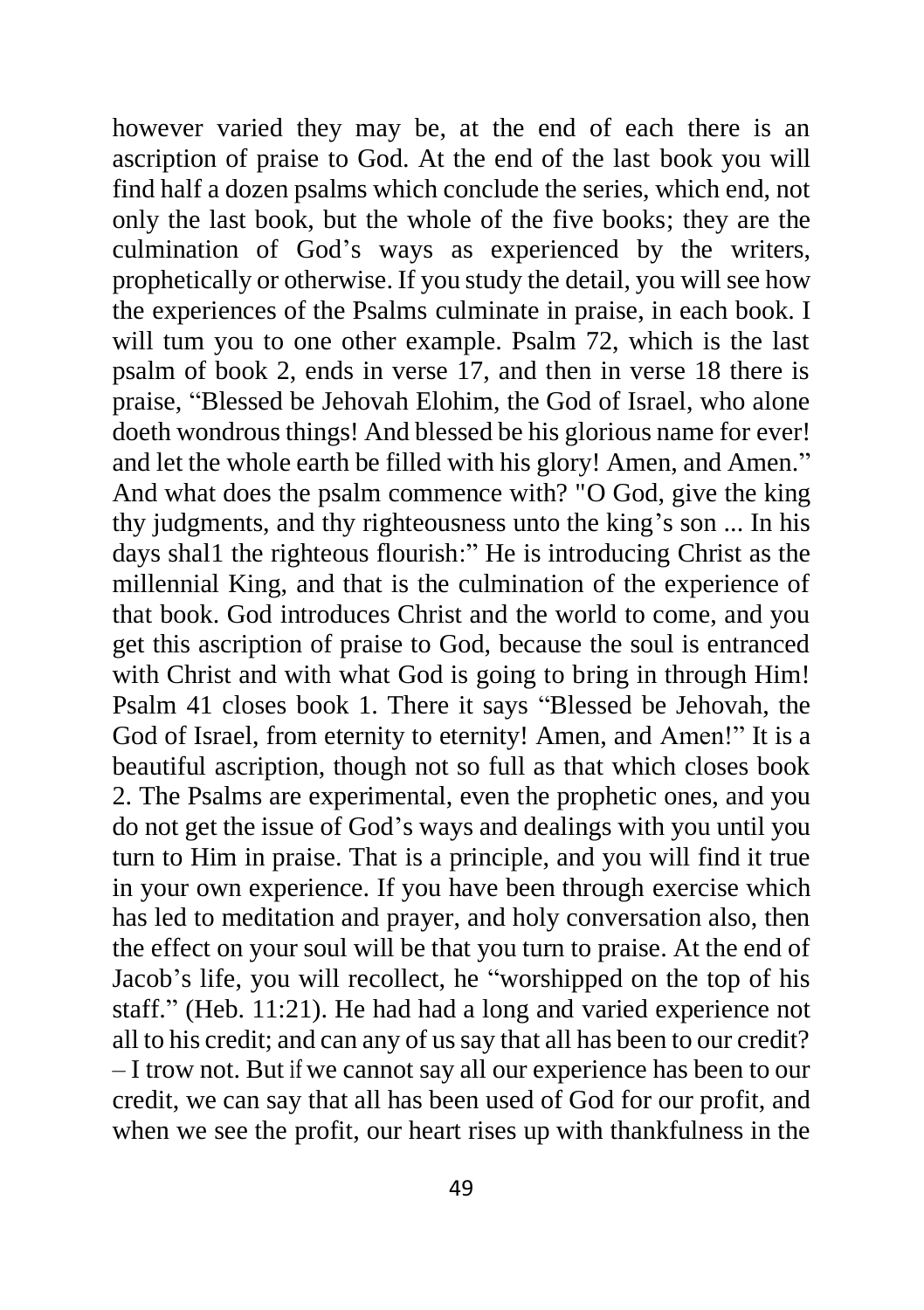New Testament! "Singing with grace in your hearts to God" (Col. 3:16); "making melody in your heart to the Lord" (Eph. 5:19). That is the issue of your exercises. Take your sorrows, for example; you have sorrows, and you learn in them, perhaps, what you are; but, on the other hand, you get enriched by learning what God is; the Lord has become more precious to you  $-$  you have gained more than you have lost, for the Lord has become more precious to you; you have gained spiritually. You have gone through the deepest sorrow, the deepest trial, but in the end you raise your heart in thankfulness to God; you have reached the object God had for you in it.

God loves the praises of His people; all heaven is to be filled with His praise. That is the blessed issue of all His ways with us; you have come to know Him better and you cannot know Him better without praising Him. God being what He is and we being what we are – men, however privileged – the result of a knowledge of God must be worship! That is a wonderful end. How it defeats the machinations of the enemy! How it sets aside all that Satan desires! He would get us into trouble and make us doubt God and fill our hearts with fears and discomfort. But God would make us know Himself, and in the knowledge of Him we not only get comfort, but we turn to praise, and that is the grand result, the grand culmination of God's blessed ways with us.

How far is this true of us? It was true enough of those servants of the Lord, Paul and Silas, in prison when they were praising God and singing, and the prisoners heard them! We may be in places where it is impossible to raise our voices, but we can sing in our hearts. If we have the happy sense of what God is to us, and of what He is in Himself, in His character, we turn with praise to Him. How that is exemplified in the Lord, the great Model for us! When He had done all His wonderful works in those cities and had to say, "We have piped to you, and ye have not danced: we have mourned to you and ye have not wailed" *(Matthew 11:17)*,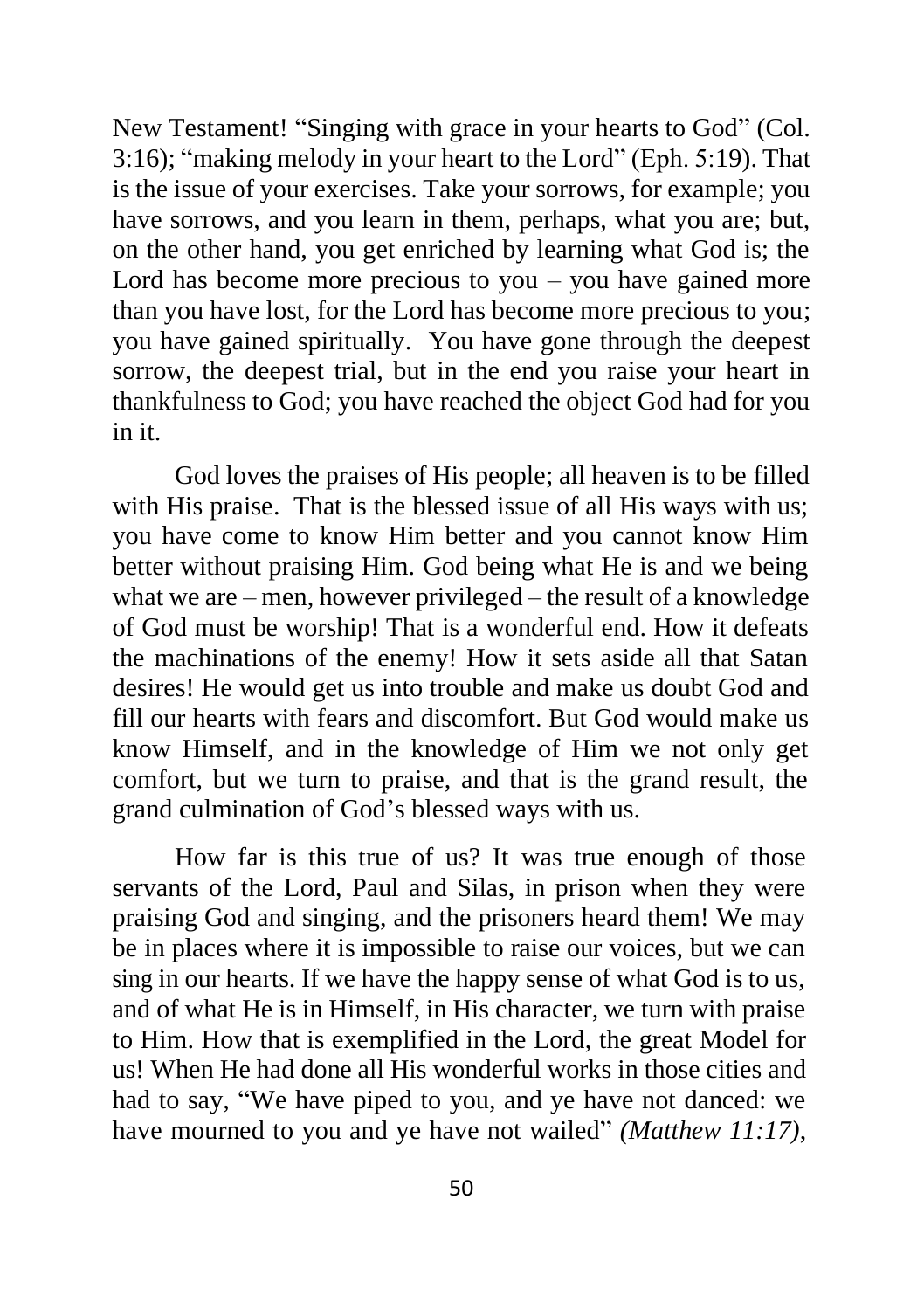for they refused Him, He turns to the Father and says, "I praise thee, Father, Lord of the heaven and of the earth, that thou has hid these things from the wise and the prudent, and hast revealed them to babes. Yea, Father, for thus has it been well-pleasing in thy sight" (vv. 25, 26). Although He had to say, "Woe to thee, Chorazin! woe to thee, Bethsaida!" He does not complain; He says, "I praise thee, Father." His ways are absolutely perfect. After the sorrow, the forsaking of the cross, as come forth in resurrection, He says, "In the midst of the church will I sing praise unto thee" *(Hebrews 2:12)*!

May we inquire in God's presence, with humble spirits, knowing how far we are from that which God desires for us, as to how far we are formed in the habit of meditation and of prayer. How far does holy conversation engage us, and the spirit of thankfulness pervade our hearts, as the result of God's gracious dealings with us, and the revelation of His love and of Himself in our Lord Jesus Christ?

*C.C. Elliott (1866-1949). Reproduced from "Things Concerning Himself" No. 90 (1976).*

## **THE PROBLEM OF HUMAN EXPECTATIONS**

A man lost his job in an unfair way and fell into depression. His unwavering lament: "They have no right to treat me this way." A young woman shocked her friends by leaving her husband. When questioned she merely replied, "He wasn't meeting my needs." An older couple became uninvolved in their local assembly because they sensed a lack of love there. These people all have at least two things in common: 1) they have legitimate complaints; and 2) they are crippling their own lives.

Whether consciously or unconsciously, they have determined that they will be happy and functional only if others perform well. They have fallen into the trap of *human expectations.* Jeremiah calls this trap a curse and a departure from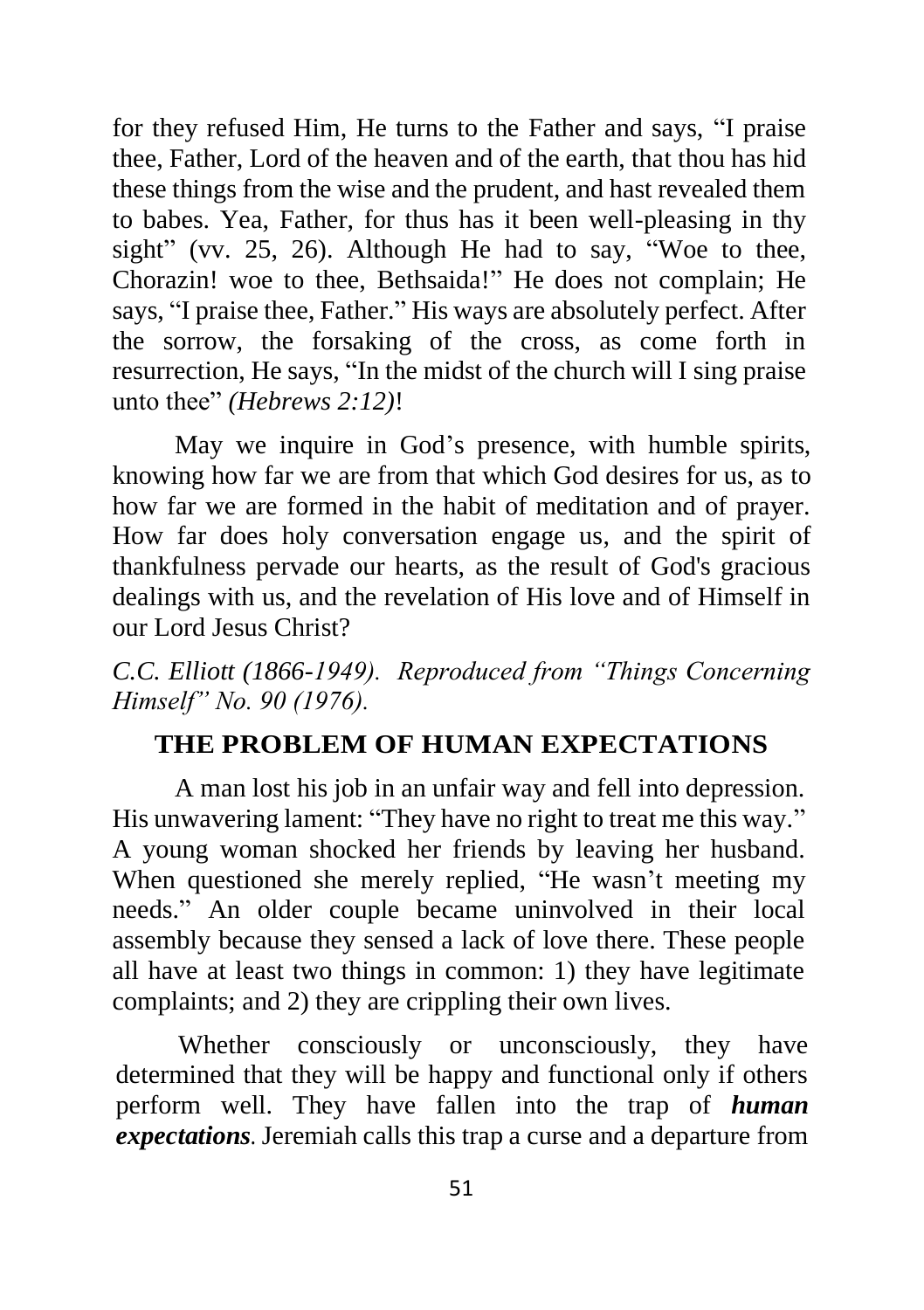the Lord, and says this about the one who falls into it: "He shall not see when good comes" *(Jeremiah 17:6).* Of course the man who lost his job knew that "all things work together for good to those who love God," but the unfairness of men kept him from enjoying the truth of God. The young wife no longer wished to hear about her husband's good points. Nor did the disgruntled couple have any interest in simply doing good in the assembly in spite of others' failures.

The worst feature of the human expectation trap is that *it shuts God out of our thinking.* We forget that Christianity works with what it brings, not with what it finds. We feed on people's failures rather than on Christ's perfections. But there is hope – the hope that comes by declaring our independence of others' performance, and seeking with the help of the Lord to simply live for Him. This is true liberty!

*Grant W. Steidl. Reproduced from "The Lord is Near" for 24th March, 2021, by kind permission.*

## **THE REMOVAL OF THE PROPS**

We are all so terribly prone to lean on some creature-prop, to sit beside some creature-stream, to trust in an arm of the flesh, to cling to what we can see, to rest in the palpable and tangible. The things that are seen and temporal (2 Corinthians 4:18) have ofttimes more weight with us than the things which are unseen and eternal. Hence it is our ever-faithful Lord sees it right and good to sweep away our creature-props, and dry up our creature-streams, in order that we may lean upon Himself, the eternal Rock of our salvation, and find all our springs in Himself, the living and exhaustless Fountain of all blessing. He is jealous of our love and confidence, and He will clear the scene of everything that might divide our hearts with *[from]* Himself. He knows it is for our souls' full blessing to be wholly cast upon Himself, and hence He seeks to purify our hearts from every hateful idol. *C.H. Mackintosh (1820- 96); extracted from his paper "Bethany."*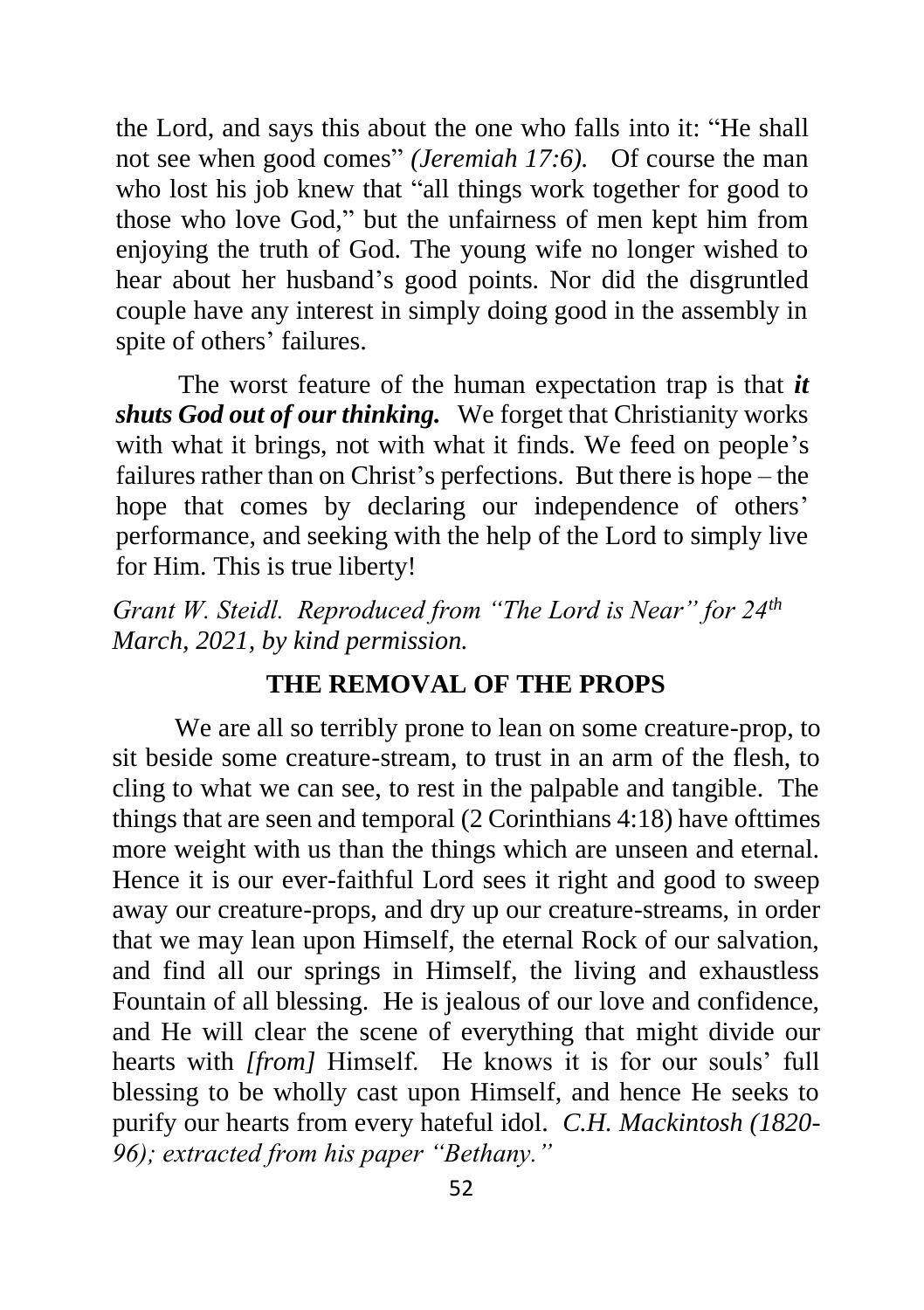One who is carried about, shifting here and there, proves that he is not established in the word of God – this gives stability. The great difficulty for us is to rest in what we know as the word of God. Orthodoxy is no security for stability: many are orthodox who have no sense in their souls that it is the word of God. The word of God is God Himself, but God expressed. I always believed the Bible as the word of God, but to know I could trust it if all else were broken up is another matter. Suppose every prop were knocked away and all Christian association broken up – what then? Would you cleave to the word of God as your stay? "Therefore will not we fear, though the earth be removed, and though the mountains be carried into the midst of the sea" (Psalm 46:2).

# *F.E. Raven (1837-1903); from "Notes on the Epistle to the Hebrews"*

Though there will be saints in the time to come who will be subjected, like Job, to the upheaval of all things, yet Job must have some instruction in regard of us. I think it is that we may be free from every prop down here, so as to find our resource in God Himself. I believe every heart will be privy to what I am saying, that we are ever ready to rest in something down here. We have to learn to be loosed from dependence on every prop on which man can rest, so that we may find our portion in God and in Christ. The Spirit is working to that end, so that one can say, I do not thirst; I have sufficiency; I have all and abound; all that the heart could desire in God and in Christ.

## *F.E. Raven; from "An Open Door for Christ" (1901)*

I ask each one, Can you stand alone with Jesus? People want a system as a prop to lean upon but by and by the prop fails them. … Everything will fail you but Jesus.

*F.E. R; from "Christ the Resource for God and for Man" (1902)*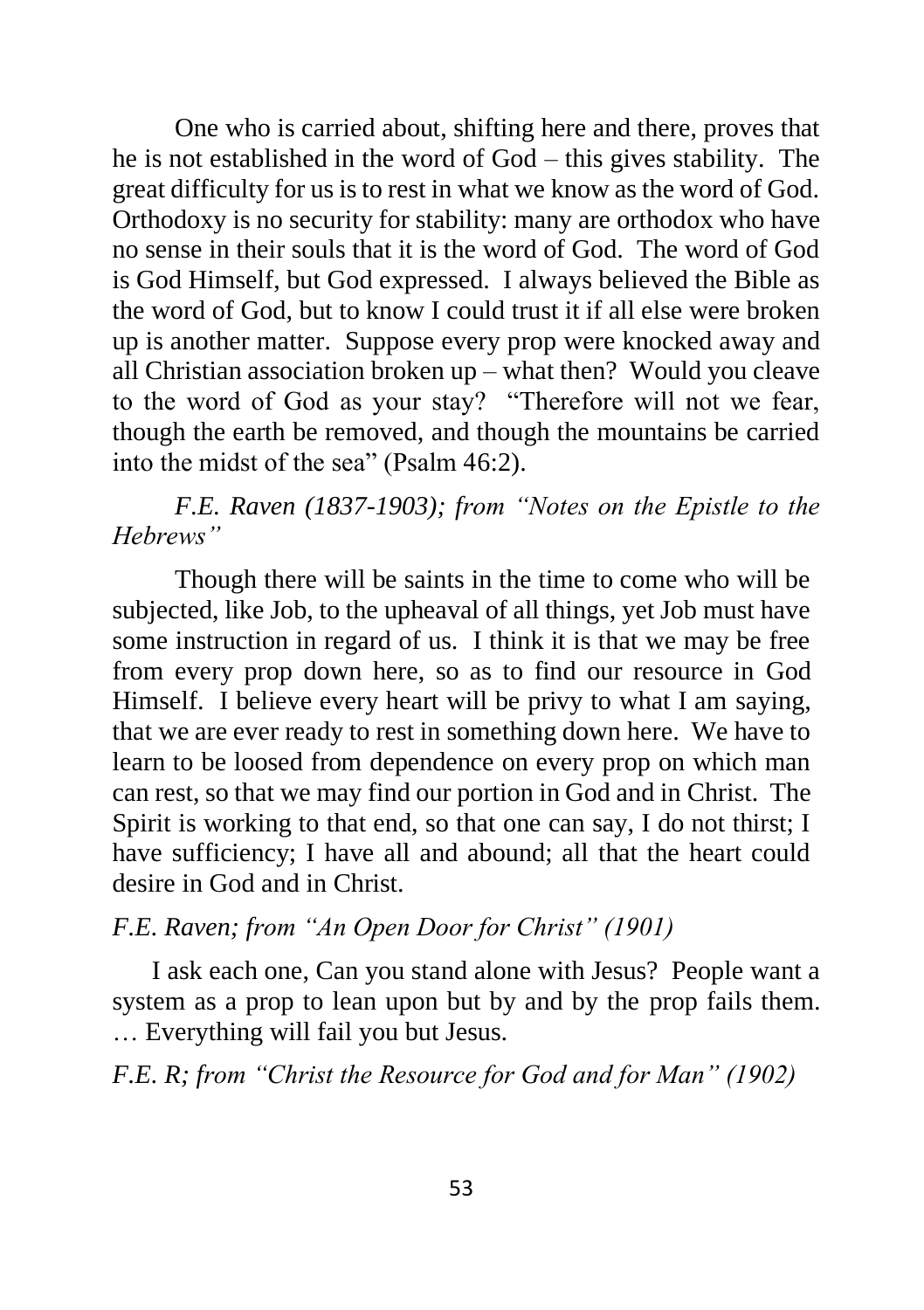## **THE HOPE OF THE CHURCH**

As it is becoming every day more manifest that we are in the midst of the perilous times (2 Timothy 3), it behoves the Lord's people to be increasingly occupied with the expectation of His return. It is now nearly fifty years \* since the cry was raised, "Behold, the Bridegroom cometh; go ye out to meet Him" (Matthew 25:6). Up till that time the Church had fallen into profound slumber, drugged by the opiate influences of the world, so that the doctrine of the Lord's return for His saints was forgotten, ignored, or denied. † But when, through the action of the Spirit of God, this cry went forth, thousands were startled from their sleep, and, trimming their lamps, went forth once again to meet the Bridegroom. For a season they lived daily in the hope of His return; and so mightily did this hope act upon their hearts and lives that it detached them from everything – every association, habit, and practice – unsuitable to Him for whom they waited, and kept them with their loins girt, and their lights burning, as those who were waiting for their Lord (Luke 12:35, 36). But time went on; and while the doctrine of the Second Advent has been apprehended and taught by increasing numbers, and while the truth has been undoubtedly the support and consolation of many godly souls, it is yet a question if large numbers of the saints of God have not lost its freshness and power. For is it not patent to all observers, that the standard of separation is becoming lower and lower? – that worldliness is on the increase? – that saints are permitting themselves associations out of which they have professedly come? – that many of us, therefore, are in danger of once more falling asleep, even with the doctrine of the hope upon our lips?

If this be so – and it is the subject of common remark – the time has come when the truth on this subject needs to be pressed

\_\_\_\_\_\_\_\_\_\_\_\_\_\_\_\_\_\_\_\_\_\_\_\_\_\_\_\_\_\_\_\_\_\_\_\_\_\_\_\_\_\_\_\_\_\_\_\_\_\_\_\_\_\_\_\_\_\_\_\_\_\_\_

<sup>\*</sup>*This was written a little before 1879.*

*<sup>†</sup>This was the general situation but no doubt there were always some down through the centuries who cherished the hope of the Lord's return – Editor.*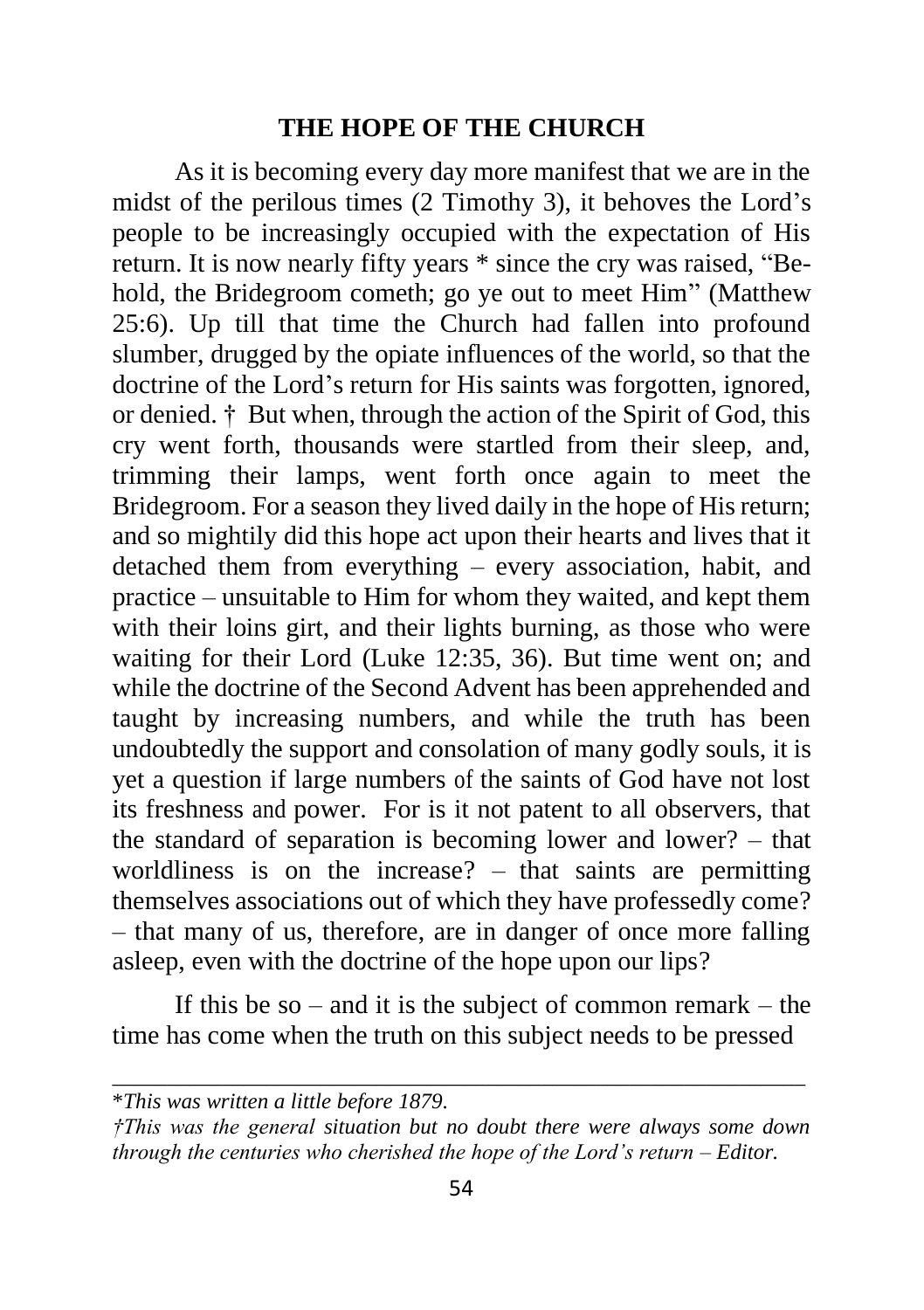home again upon the hearts and consciences of believers. For the Lord is at hand, and He desires that His people should be on the watch-tower, longing and eagerly waiting for His return. Surely therefore it is high time to awake out of sleep, knowing that "now is our salvation nearer than when we believed" (Romans 13:11). "For yet a little while, and He that shall come will come, and will not tarry" (Hebrews 10:37). And He Himself has said, "Blessed are those servants, whom the Lord, when He cometh, shall find watching: verily I say unto you, that He shall gird Himself, and make them to sit down to meat, and will come forth and serve them" (Luke 12:37).

We have in these remarks assumed, and now we proceed to prove from the Scriptures, **that the coming of the Lord Jesus is the distinctive hope of the church**. This might be done from almost every book of the New Testament. We shall cite enough to place the subject beyond a doubt.

First, our Lord Himself prepared His disciples to maintain, after His departure, the expectation of His return. "Who then is a faithful and wise servant, whom his Lord hath made ruler over His household, to give them meat in due season? Blessed is that servant, whom his Lord, *when He cometh*, shall find so doing. Verily I say unto you, that He shall make him ruler over all His goods." (Matthew 24:45-47). He then proceeds to characterize the evil servant as one who should say, "My Lord delayeth His coming," etc. v. 48), and indicates the punishment into which such an one should fall. The next two parables – that of the virgins, to which reference has been made, and that of the talents – teach distinctly the same lesson, and the more forcibly from the fact that the virgins who fell asleep, and the servants who received the talents, are the same who are dealt with respectively on the Lord's return.

The same instruction is found in St. Mark. "Take ye heed, watch and pray: for ye know not when the time is. [For the Son of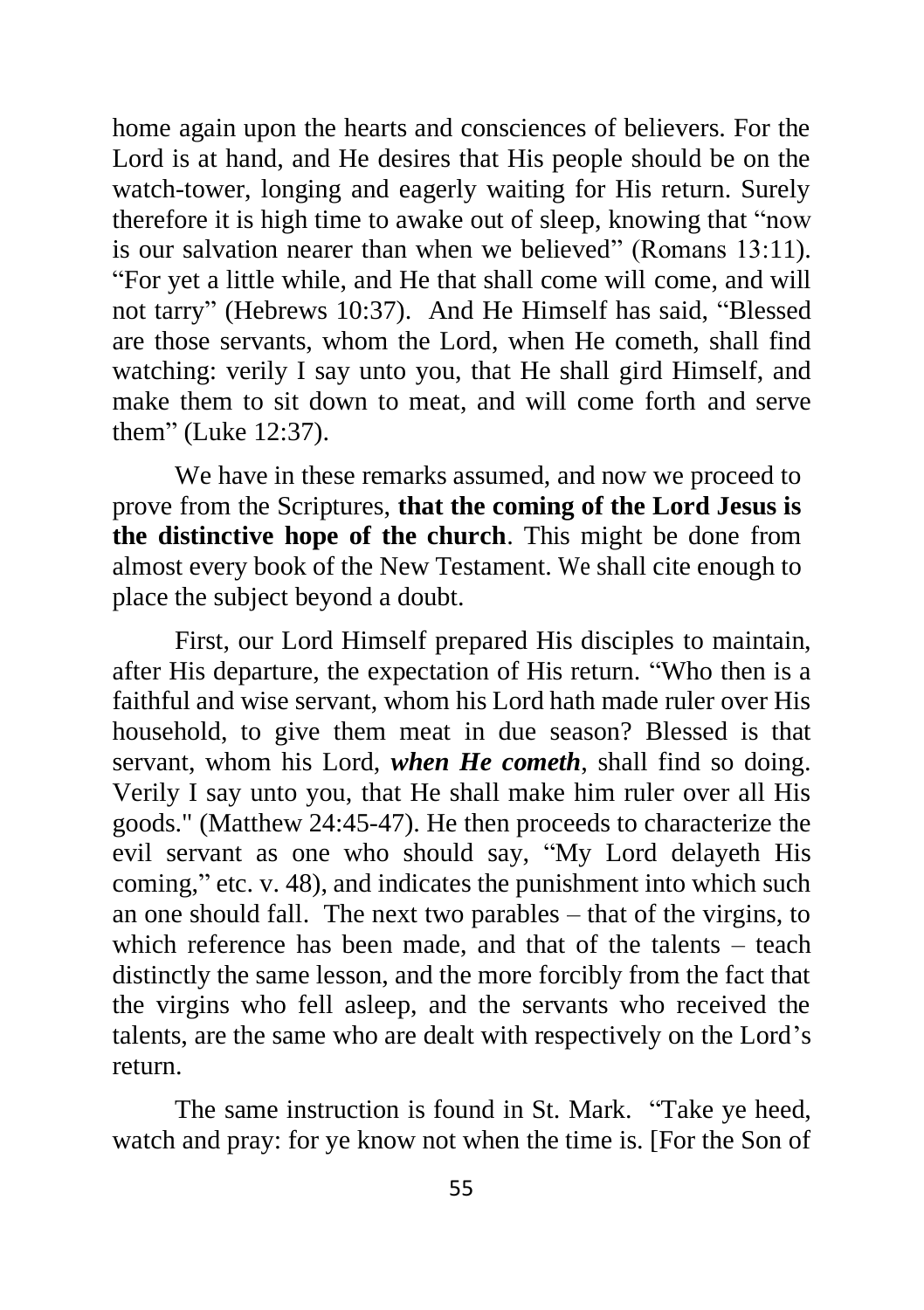man is] as a man taking a far journey, who left his house, and gave authority to his servants, and to every man his work, and commanded the porter to watch. Watch ye therefore; for ye know not when the master of the house cometh, at even, or at midnight, or at the cock-crowing, or in the morning; lest coming suddenly, he find you sleeping. And what I say unto you I say unto all, Watch" (Mark 13:33-37).

In the gospel of St. Luke the same truth is repeated again and again. We have quoted one striking passage (Luke 12: 35-37). Another may be added: "He said therefore, A certain nobleman went into a far country, to receive for himself a kingdom, and to return. And he called his ten servants, and delivered them ten pounds, and said unto them, *Occupy till I come*" (Luke 19:12, 13). Then, as in Matthew, we find him coming and examining the servants as to their use of the money entrusted to them  $(v.15)$ .

One scripture from St. John's gospel will suffice. The disciples were plunged into sorrow at the prospect of their Lord's departure from them. How does He meet the state of their souls? He says, "Let not your heart be troubled: ye believe in God, believe also in Me. In my Father's house are many mansions: if it were not so, I would have told you. I go to prepare a place for you. And if I go and prepare a place for you**,** *I will come again, and receive you unto myself*; that where I am, there ye may be also." (John 14:1-3).

The four gospels therefore unite in distinct testimony to the return of the Lord for His people, and in the proclamation that this event constitutes their hope during His absence. We pass now to the Acts and the epistles.

Turning first of all to the Acts, what do we find? After His resurrection, the Lord had appeared to His disciples, "being seen of them forty days, and speaking of the things pertaining to the kingdom of God" (1:3). The time having come for His ascension, "He led them out as far as to Bethany" (Luke 24:50); and when He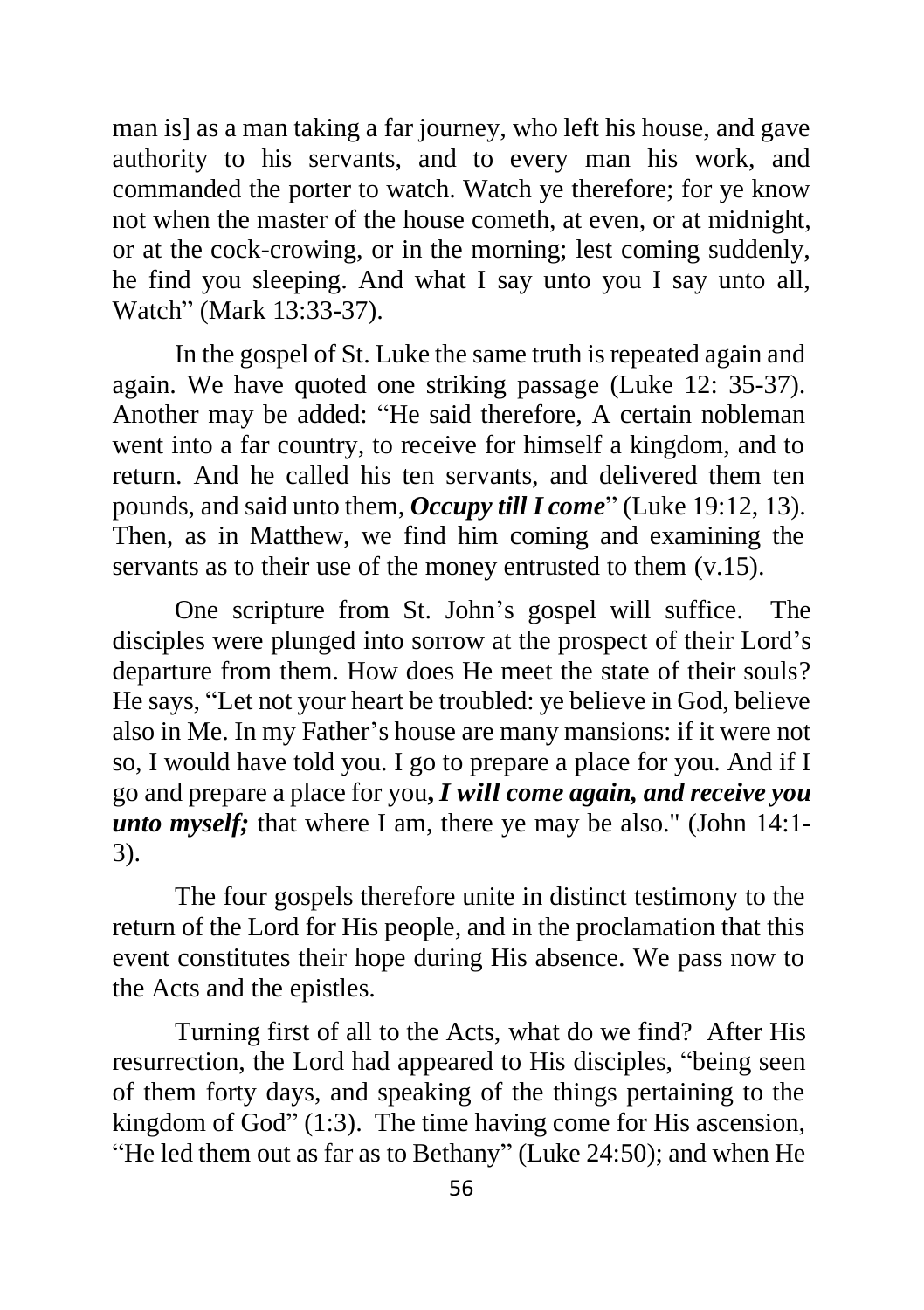had ended His instructions, "while they beheld, He was taken up; and a cloud received Him out of their sight. And while they looked stedfastly toward heaven, as He went up, behold, two men stood by them in white apparel; which also said, Ye men of Galilee, why stand ye gazing up into heaven? This same Jesus, which is taken up from you into heaven, *shall so come in like manner as ye have seen Him go into heaven."* (Acts 1:9-11.) Could any language be more precise? – or, construed by the circumstances, be more significant? – or, we may add, less likely to be misunderstood? They had seen their Lord depart from them. He was taken up, and they watched His receding form until a cloud intercepted Him from their gaze; and while they behold with mute astonishment, they receive the message that the One they had seen depart should return in like manner (and therefore in Person) as they had seen Him go into heaven. The wonder is that with these distinct words the Church could have ever lost the hope of the Lord's return.

The evidence of the epistles is no less clear and decided. "So that ye come behind in no gift; waiting for the coming" (revelation, margin) "of our Lord Jesus Christ" (1 Corinthians 1:7). "Our conversation is in heaven; from whence also we look for the Saviour, the Lord Jesus Christ" (Philippians 3:20). "How ye turned to God from idols, to serve the living and true God; and to wait for His Sou from heaven," etc. (1 Thessalonians 1:9, 10; see also 2:19; 3: 13; 4:15-18; 2 Thess. 1:7; 2:1; 3:5). "Looking for that blessed hope, and the glorious appearing of the great God and our Saviour Jesus Christ" (Titus 2:13). "So Christ was once offered to bear the sins of many; and unto them that look for Him shall He appear the second time, without sin, unto salvation" (Hebrews 9:28). Also James 5:7, 8; 1 Peter 1:7, 13; 2 Peter 3; 1 John 3:2; Rev. 3:11 and 22:7, 12, 20).

Although these are only some of the scriptures which might be adduced, it will at once be seen how largely the subject is dealt with in the word of God; and on examination it will be discovered that this is because it is bound up, interwoven, with the very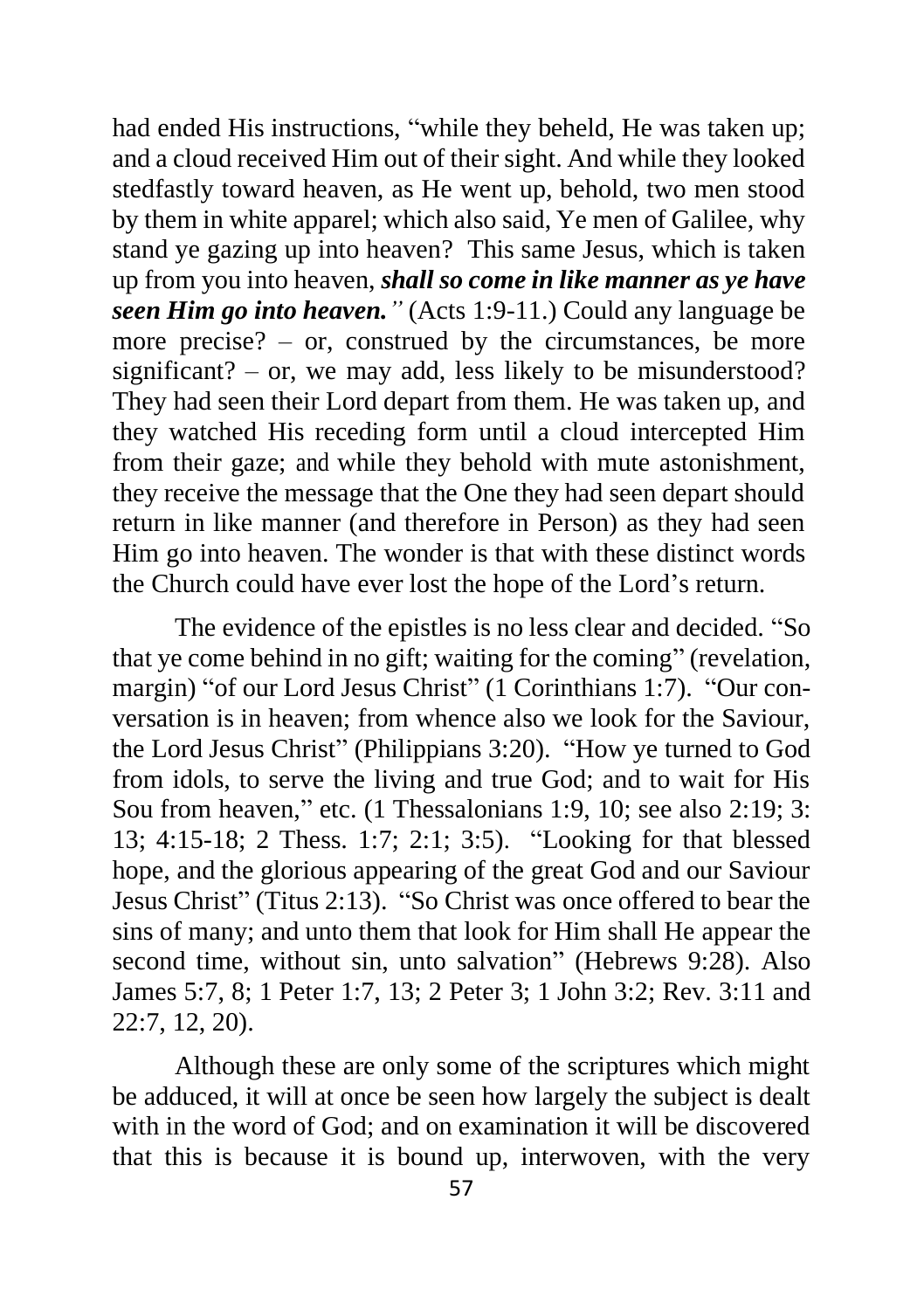essence of Christianity. Take away the hope of the Lord's return, and you at once rob Christianity of its true character. It cannot be too strongly asserted, that it is not a doctrine to be accepted or rejected at pleasure, but that it is a part and parcel of the truth itself, connected with the calling and place of the believer, his relationship to Christ, and his future blessedness. Hence, indeed, St. Paul reminds the Thessalonians that they were converted to wait for God's Son from heaven; and every believer now is converted for the same thing. To be without this hope and expectation, therefore, is to be ignorant of the believer's portion in Christ.

It follows from this that the normal attitude of every believer is that of waiting for Christ. Nay, more, everyone brought upon Christian ground has this characteristic, though he may be all unconscious of it; for the Word says that the ten virgins, five of whom were foolish, took their lamps, and went forth to meet the Bridegroom. Their profession therefore – even though they had no oil – was that they were waiting for Christ.

Is this then the attitude of the reader? Are *you* waiting for the coming of the Lord Jesus? Is this the one blessed hope that cheers your soul along your lonely pilgrim path? Are your eyes ever fixed upon the Bright and Morning Star? Or are you so absorbed in present things that, like the five foolish virgins, you have grown heavy, and fallen asleep?\* If, alas! it be so, let the words, "Behold, I come quickly," "Behold the Bridegroom," rouse you from your slumbers, even while there is delay, lest coming suddenly He find you sleeping. Or perhaps you know the truth of His coming. But the question, beloved reader, is, Are you *waiting for*Christ? To know the doctrine is one thing; but it is quite another to be living hourly and daily in the hope of the Lord's return. If you are waiting, your affections are all concentred on Him whom you expect; you are apart from everything which is not according to His mind and will; you are sitting loose to all that nature holds

\**Indeed, all ten virgins slept! – Editor.*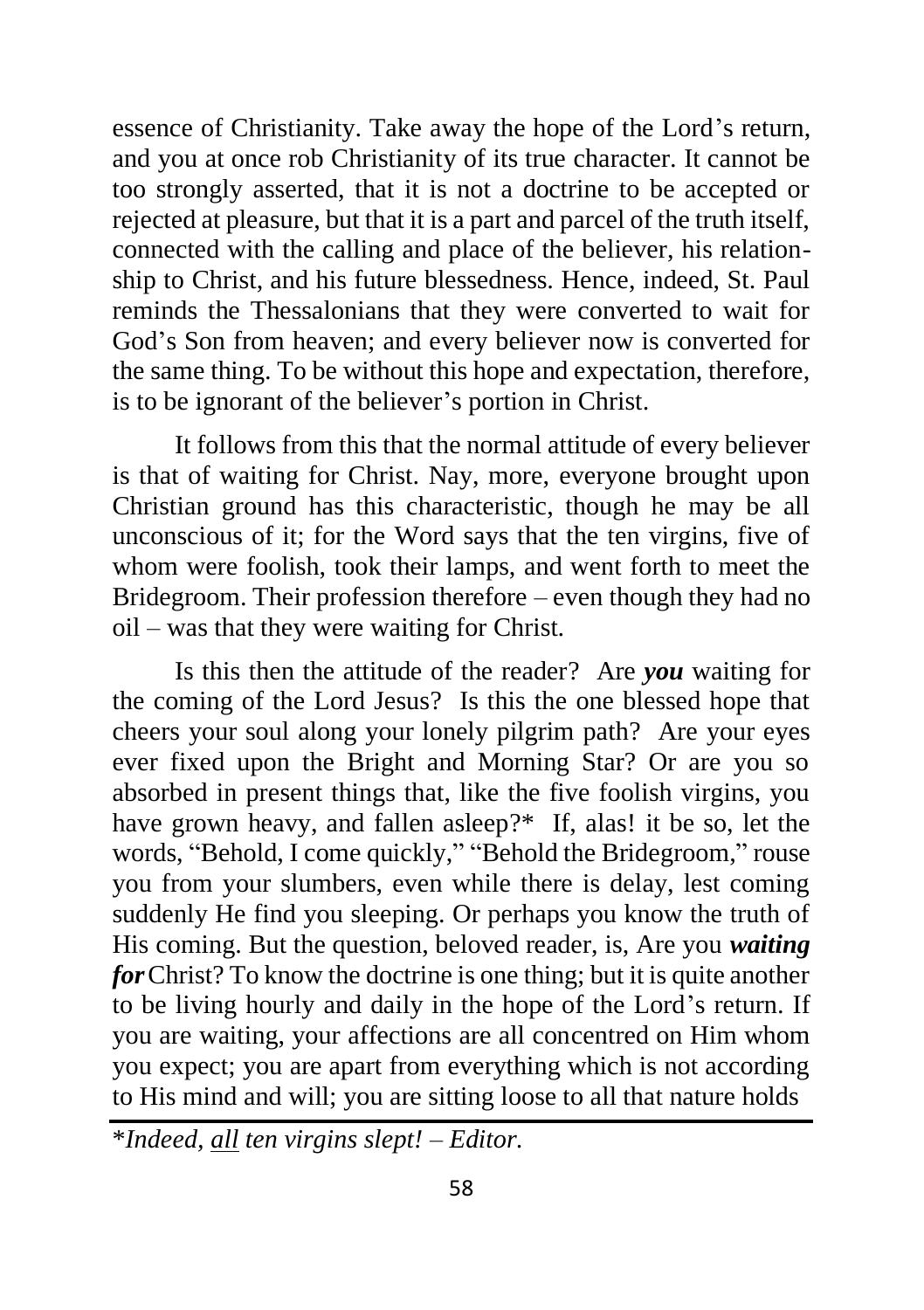dear; and with a full heart you can respond to His announcement of His speedy coming, "Amen. Even so, come, Lord Jesus" (Rev. 22:20).

*From "The Blessed Hope" by Edward Dennett (1831-1914)*

## **Erratum**

There was a mistake in the last issue (No. 112): in the printed copies, in relation to the temptation of Eve in the garden of Eden (page 10) mention was made of "the lust of the flesh," "the lust of the eyes" and "the lust of the eyes." The third reference should, of course, been to "the pride of life," following the sequence in 1 John 2:16. The copy placed on the website was corrected.

# **POETIC PAGES God is left out**

The nations are troubled and burdened with fear; Moral darkness is deepening, year after year. Man's planning and scheming still cannot bring God's peace and contentment to hearts that should sing. Millions are asking, what brought it about? This is the answer: GOD IS LEFT OUT.

Gross riot, disorder and evil abound, While many profess that solutions they've found; Yet these like a bubble just burst in the air, To add to depression and waves of despair. Why is hope failing in hearts once so stout? This is the reason: GOD IS LEFT OUT.

Millions still yearn for assurance and peace, Yet hearts that are breaking, daily increase; Many are wandering and lost due to sin, With consequent fighting and striving within. There must be a cause; yes, that's beyond doubt – This is the trouble: GOD IS LEFT OUT.

*Author unknown*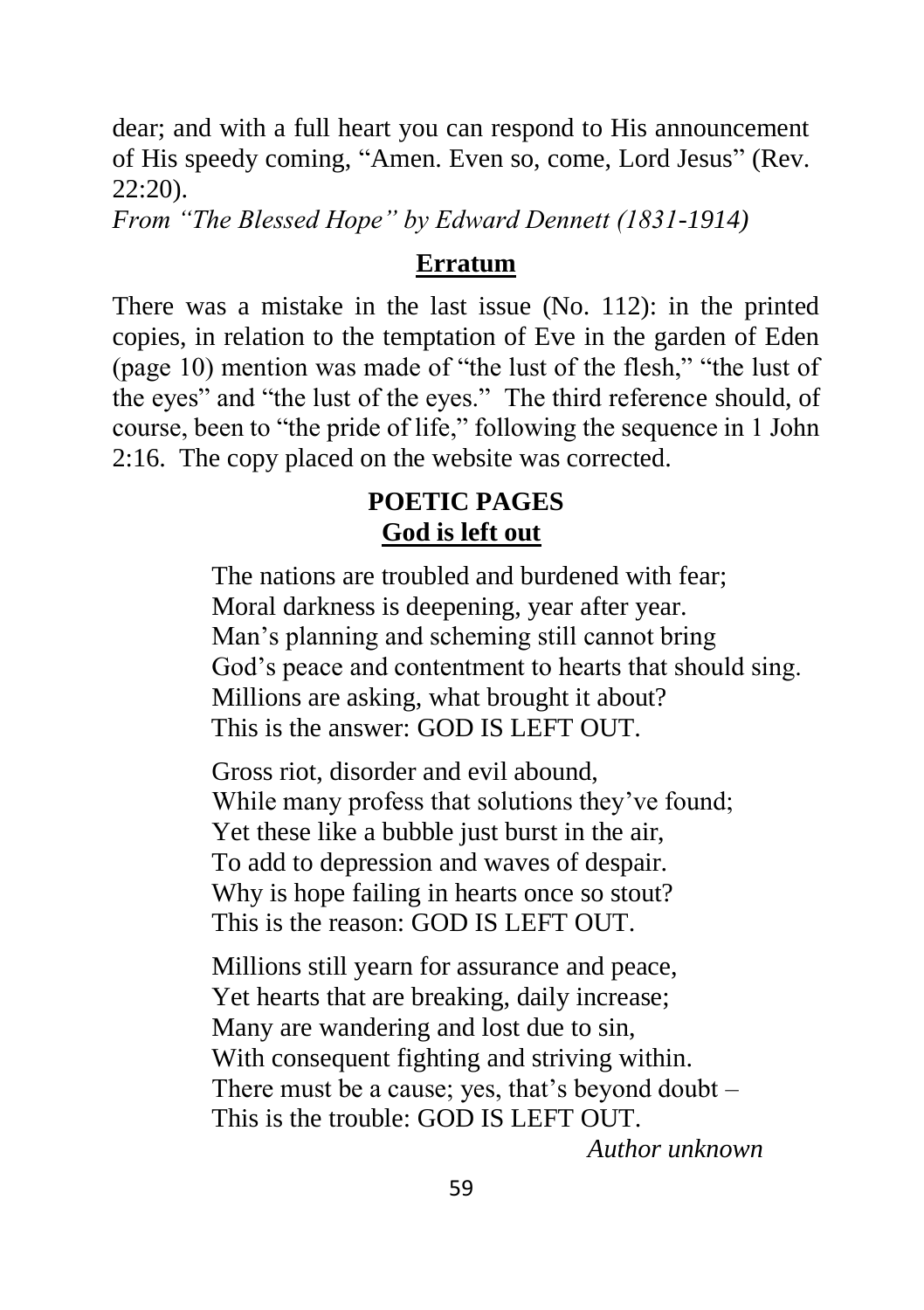## **The Realm of Light**

*"And the city had no need of the sun, neither of the moon, to shine in it; for the glory of God did lighten it, and the Lamb is the light thereof" – Revelation 21:23.*

> There is a realm of light above This world of strife and sin, A realm of peace and joy and love Apart from this world's din.

That light is radiant, pure, divine, The light of Jesus' face, In which God's blended glories shine

And fill the holy place.

But He who is the light of heaven Once came to earth below;

"Light of the world" to us was given, Both grace and truth to show.

But men loved darkness more than light And Him they crucified;

Yet faith sees light and love so bright Expressed when Jesus died.

Raised from the dead, ascended high Above all other powers,

He brings us to His Father nigh And makes His own place ours.

The portion of the saints in light We're fitted now to share Yet wait to see His glory bright And meet Him in the air.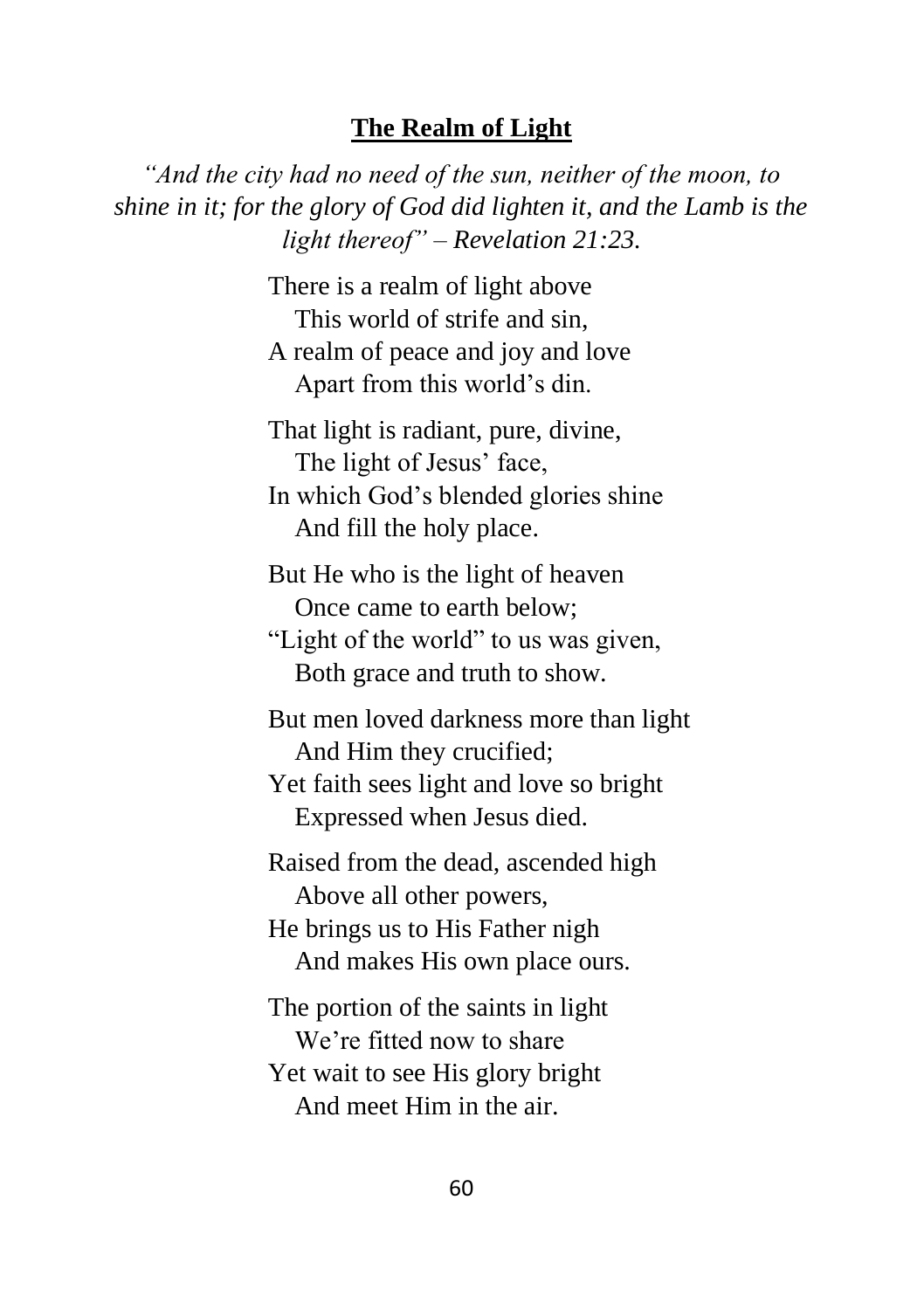But now the Spirit has been given To join us with our Head; He is the earnest sent from heaven Of glorious things ahead.

Lord, help us as we take our way Through this world's darkening night To walk by grace as sons of day, As children of the light.

There is a realm of light above; The way is by the cross, And those who taste its peace and love Must count this world but loss.

…………………….

*G.S.B. 17th February, 2021.*

# **Wonderful Footprints**

I'd like to walk through old Jerusalem, Explore the dusty streets and hills around, See whether, though 2000 years ago, My loving Saviour's footprints can be found.

HIS footprints brought Him to Jerusalem, Where like lost chicks they needed His kind ways. He would have gathered them, but they would not, Though greeting Him with palm leaves and loud praise.

HIS footprints took Him then to Bethany, To the raised Lazarus and his sisters' home; And those blessed feet by Mary were anointed, Just to prepare His body for the tomb.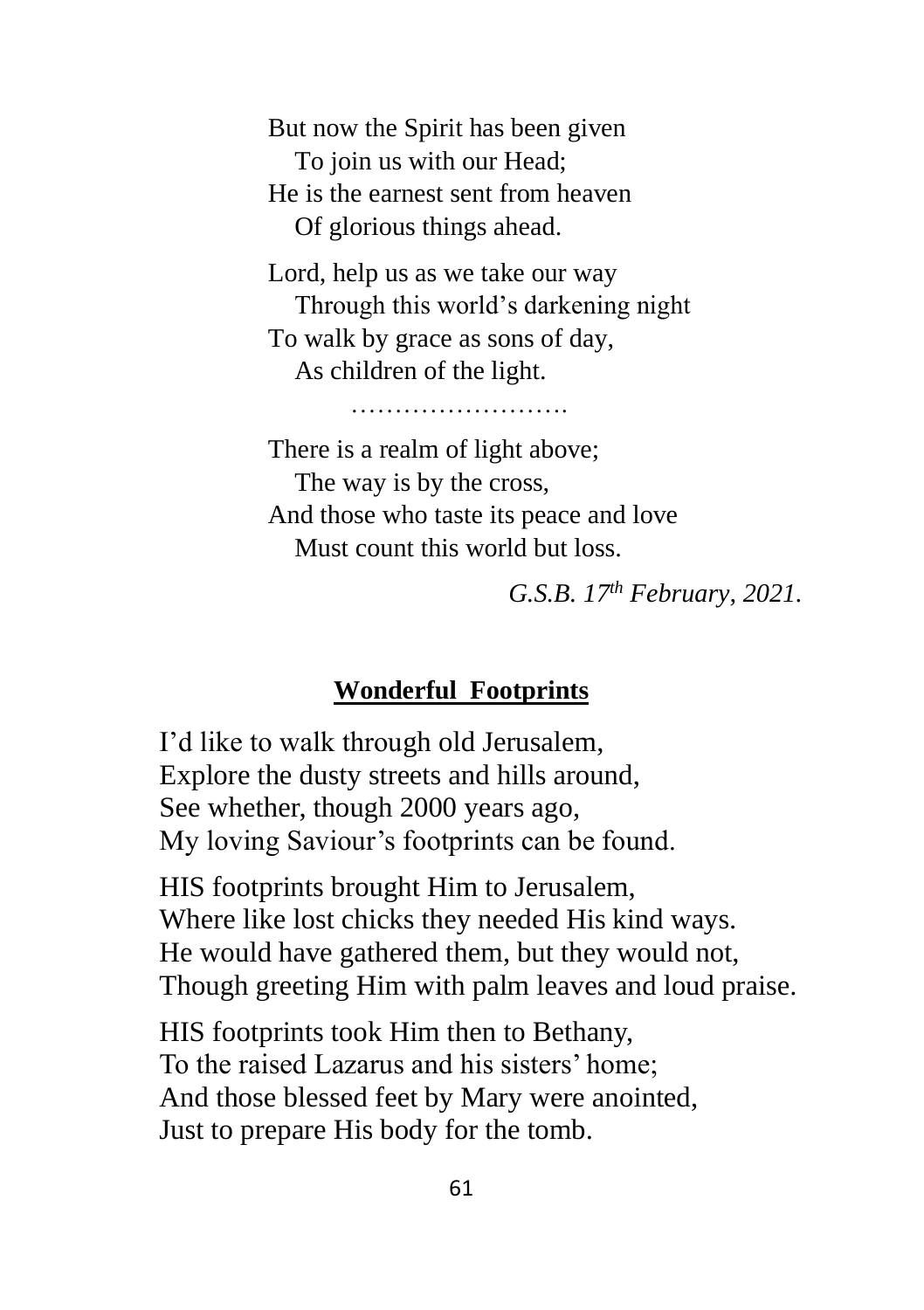HIS footprints now led to the Mount of Olives, And there His sweat as blood dropped to the ground; Dreading, but willing to endure God's judgment, He let Himself by wicked men be found.

HIS footprints brought Him to the high priest's house, To an illegal trial and several lies. Put under oath, He told them who He was: They shouted, "Blasphemy! For this, he dies!"

They brought Him to the Roman governor, Pilate; Claimed this was to avoid the empire's frown. He judged Him faultless but sent Him to Herod, Who mocked Him with a scarlet robe and crown.

HIS footprints later brought Him back to Pilate, Who washed his hands and said, "Behold the Man!" Yet he delivered Him for crucifixion, The worst injustice since the world began.

Buffeted, scourged and given a crown of thorns, With heavier footprints now He bore His cross, Till there upon the hill of Calvary For love of all mankind He suffered loss.

Those feet had moved from Bethlehem to Egypt, Then Nazareth and all round Galilee. Perfect in all His walk, preaching and healing, Never was there a Saviour such as He.

So would His feet no longer walk this Earth? Pierced and now lying dead within a grave? The heavy stone rolled back to show the world He'd **risen**, as foretold, with power to save!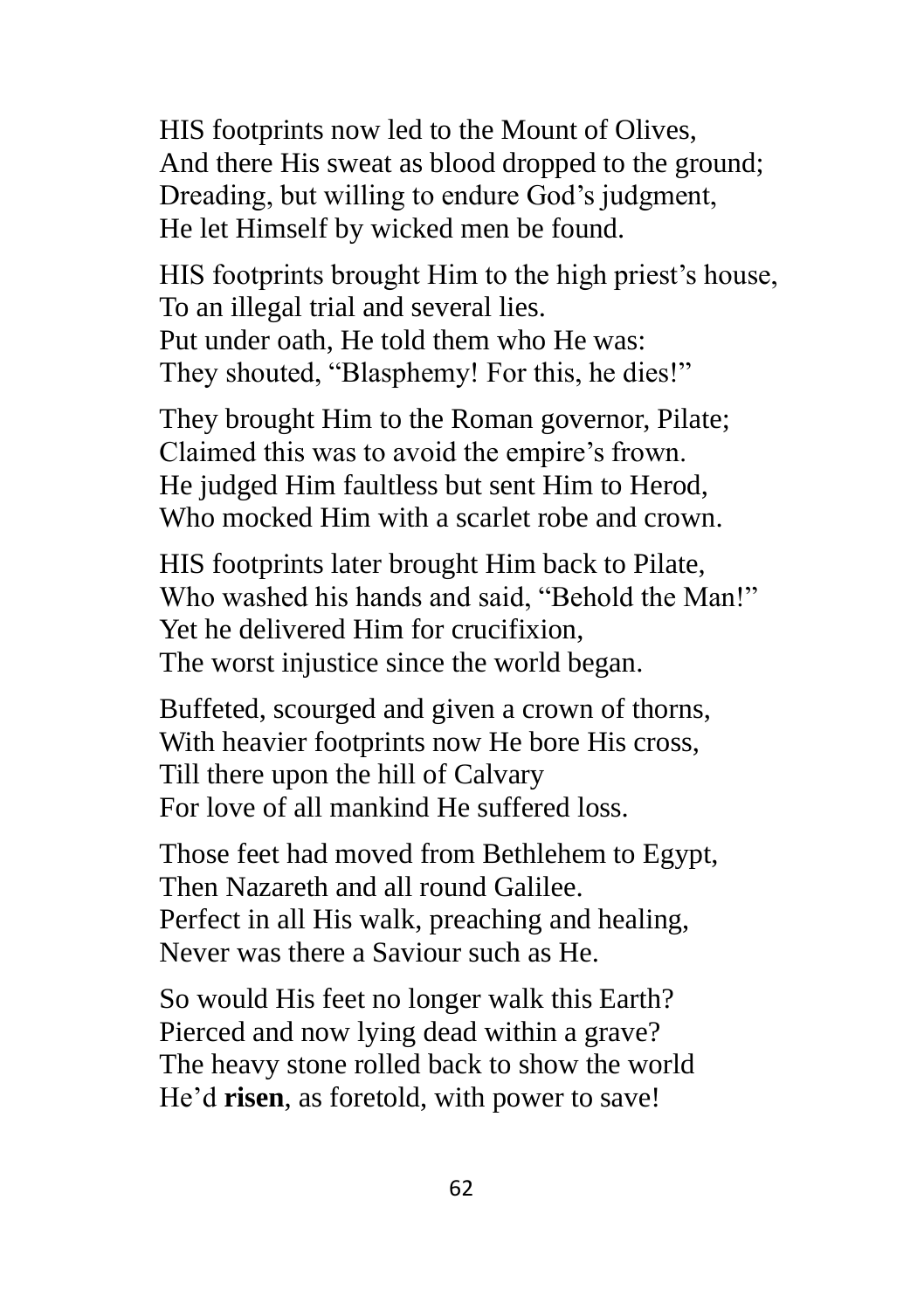A weeping Mary lingered at the tomb; And, thinking that she saw the gardener there, Asked through her mist of tears where was her Lord. 'Mary,' He said, and banished all her care.

He joined down-hearted Cleopas and partner As they walked to Emmaus at twilight. 'Abide with us,' they urged. He blessed the bread. Then, recognised, He vanished from their sight.

He bade the doubting Thomas feel the marks Made in His hands and side by nails and spear. So that disciple cried, "My Lord and God!" Believing the full deity was here.

Again He walked – would footprints there be seen? - Where He shared fish and bread in Galilee With those disciples, seven in all, who knew, Besides the haul of fish, that it was He.

Full forty days He spent with His disciples, And on a lofty hill in Galilee He bade them take His message everywhere, The good news God ordained to make men free.

Over 500 saw the risen Saviour Before His steps at Olivet would end. Told to await God's promised Power from heaven, Disciples saw Him skyward now ascend.

HIS footprints will be seen on Earth again, When He returns, to stand on Olivet: And He will then rule and judge all the world With peace and justice never seen as yet.

*/P.T.O.*